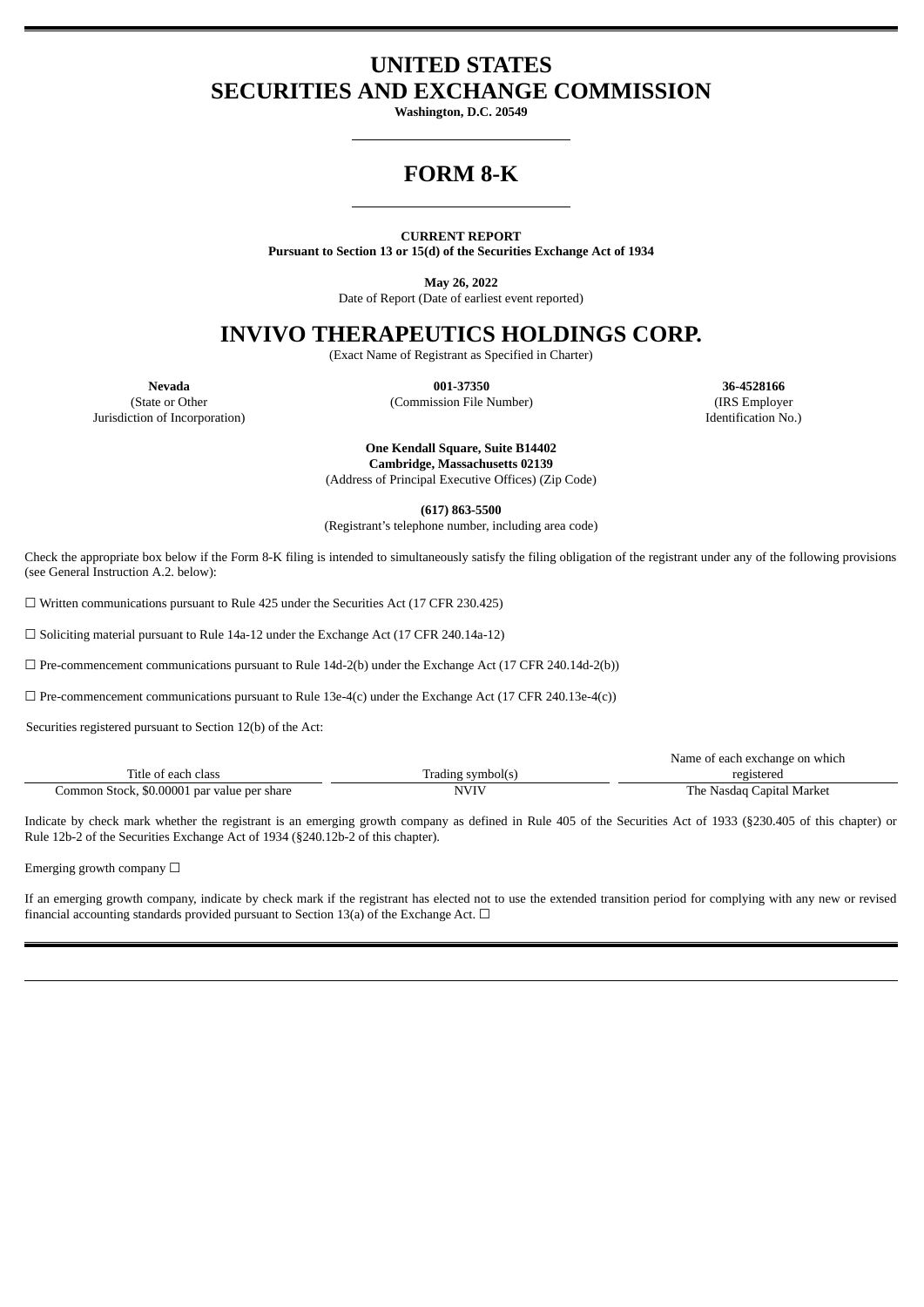#### **Item 3.03. Material Modification to Rights of Security Holders.**

On May 26, 2022, the Board of Directors (the "Board') of InVivo Therapeutics Holdings Corp. (the "Company") adopted a Voting Rights Plan (the "Plan") pursuant to which the Board authorized and granted super voting rights (the "Voting Rights") to certain shares of the Company's common stock, \$0.00001 par value ("Common Stock"), held by stockholders holding a minimum of 50 shares of Common Stock ("Eligible Stockholder") as of the close of business on May 26, 2022 (the "Eligibility Record Date"). The Voting Rights will allow such stockholders the ability to exercise additional voting rights with respect to their shares of Common Stock to which the Voting Rights are applied (the "Eligible Shares").

The Plan was adopted by the Board pursuant to the authority in Nevada Revised Statutes ("NRS") 78.195(5) and NRS 78.350(8), based upon the determination by the Board that the Plan is necessary to protect the interests of the Company and its stockholders. The Plan is of limited scope of and purpose and is designed to facilitate the approval of an amendment to the Company's Articles of Incorporation to increase the number of authorized shares of Common Stock and another amendment to the Company's Articles of Incorporation to authorize shares of "blank-check" preferred stock (together, the "Articles Amendments"). The approval of the Articles Amendments is critical to the continued ability of the Company to generate capital to support and continue the Company's efforts as a research and clinical-stage biomaterials and biotechnology company. As such efforts are capital intensive, the Board has determined that the Articles Amendments are critical to the Company's continued operations and will submit the Articles Amendments to the stockholders at the 2022 Annual Meeting of Stockholders (the "Annual Meeting").

Under the Plan, each Eligible Stockholder that confirms eligibility (a "Rights Stockholder") will have the right to vote on the Articles Amendments, with all other stockholders as a single class, the number of votes per share of Common Stock owned multiplied by a factor to be determined by the Board (or a committee thereof) (the "Voting Factor"), where the resulting total number of votes for each Rights Stockholder, shall be voted as follows:

(i) The votes equal to the number of shares of Common Stock owned by the Rights Stockholder shall be voted as indicated by the Rights Stockholder on such Rights Stockholder's proxy or ballot for the Annual Meeting; and

(ii) The additional votes equal to the number of shares of Common Stock owned by the Rights Stockholder multiplied by the Voting Factor shall be voted, without any further action from such Rights Stockholder, in the same proportion as shares of Common Stock are voted (excluding any shares of Common Stock that are not voted[, including broker non-votes]) on each of the Articles Amendments at the Annual Meeting.

Based on the number of shares owned by Eligible Stockholders that become Eligible Shares, the Board (or a committee thereof) shall set the Voting Factor, or a range representing the minimum Voting Factor and the maximum Voting Factor, on or after the eligibility confirmation deadline. The Voting Factor may be amended in the sole discretion of the Board (or a committee thereof), where written notice of any such amendment shall be distributed to all stockholders of record.

To vote the Voting Rights, stockholders will have to confirm that they are Eligible Stockholders by July 6, 2022, and continue to hold all Eligible Shares through the record date for the Annual Meeting.

The Voting Rights and the Plan will automatically terminate upon the occurrence of: (i) with respect to any Eligible Stockholder, upon any transfer of the Eligible Shares prior to the Annual Meeting record date; (ii) with respect to any Eligible Stockholder, the failure of such Eligible Stockholder to continuously own his, her or its Eligible Shares for the entirety of the period from the Eligibility Record Date through the record date for the Annual Meeting; (iii) with respect to any Rights Stockholder, the failure of such Rights Stockholder to timely submit such Rights Stockholder's proxy or ballot for the Annual Meeting; (iv) the completion of the vote of the Corporation's stockholders at the Annual Meeting as to the approval or rejection of the Articles Amendments; or (v) the termination of this Plan.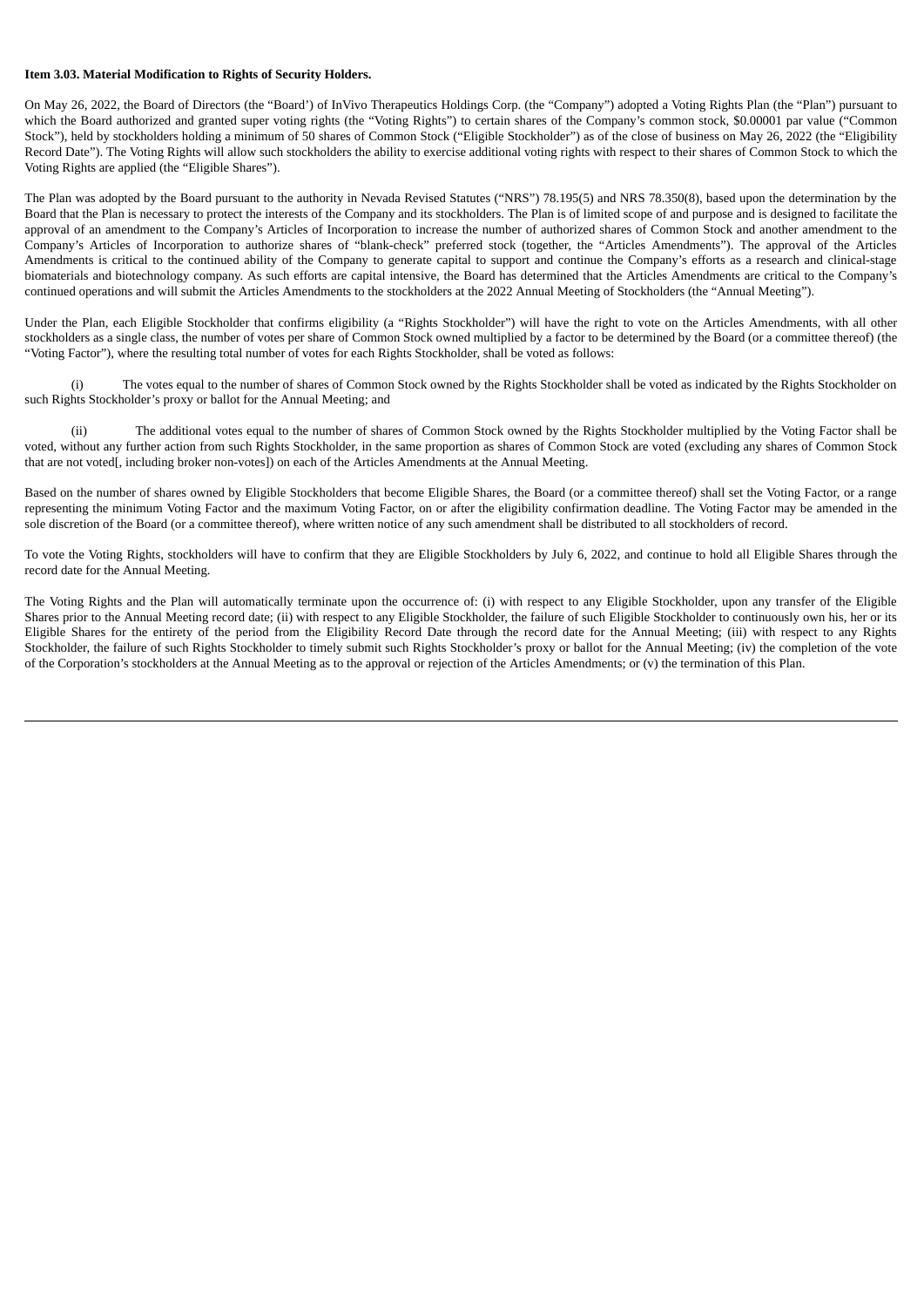The foregoing is a summary of the material terms of the Plan and is qualified in its entirety by reference to the Plan, a copy of which is attached as Exhibit 4.1 and is incorporated herein by reference.

#### **Item 8.01. Other Events**

In connection with the Plan, on May 26, 2022, the Company commenced mailing of the Notice of Voting Rights attached hereto as Exhibit 99.1.

#### **Item 9.01. Financial Statements and Exhibits.**

#### **(d) Exhibits.**

| Exhibit |                                                                              |
|---------|------------------------------------------------------------------------------|
| No.     | Description                                                                  |
| 4.1     | Voting Rights Plan, dated as of May 26, 2022                                 |
| 99.1    | Notice of Voting Rights dated as of May 26, 2022                             |
| 99.2    | Eligibility Confirmation Form sent to registered stockholders of the Company |
| 104     | Cover Page Interactive Data File (formatted as Inline XBRL).                 |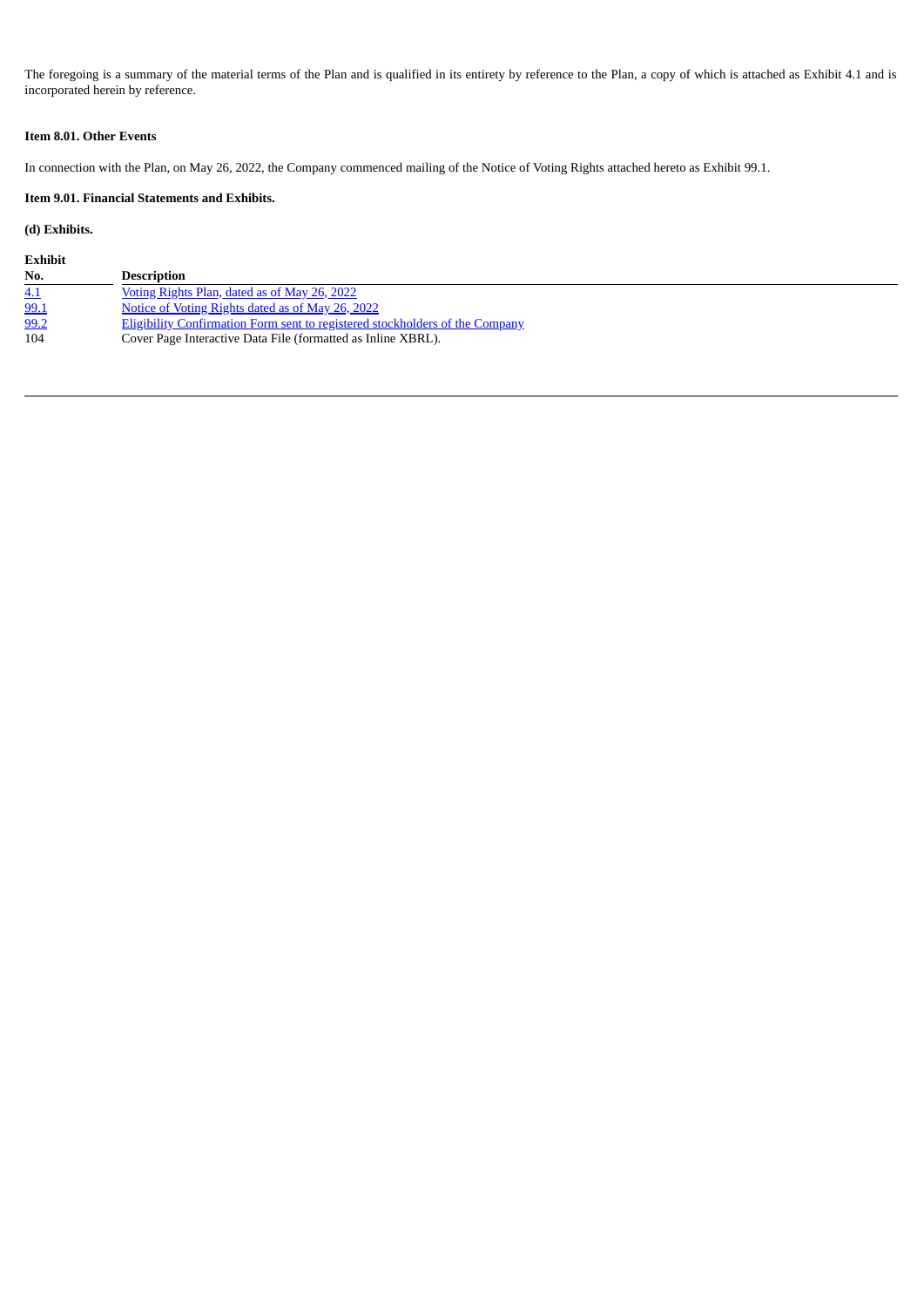#### **SIGNATURES**

Pursuant to the requirements of the Securities Exchange Act of 1934, the registrant has duly caused this report to be signed on its behalf by the undersigned hereunto duly authorized.

INVIVO THERAPEUTICS HOLDINGS CORP.

Date: May 26, 2022 **By:** /s/ Richard Toselli Name: Richard Toselli, M.D.

Title: Chief Executive Officer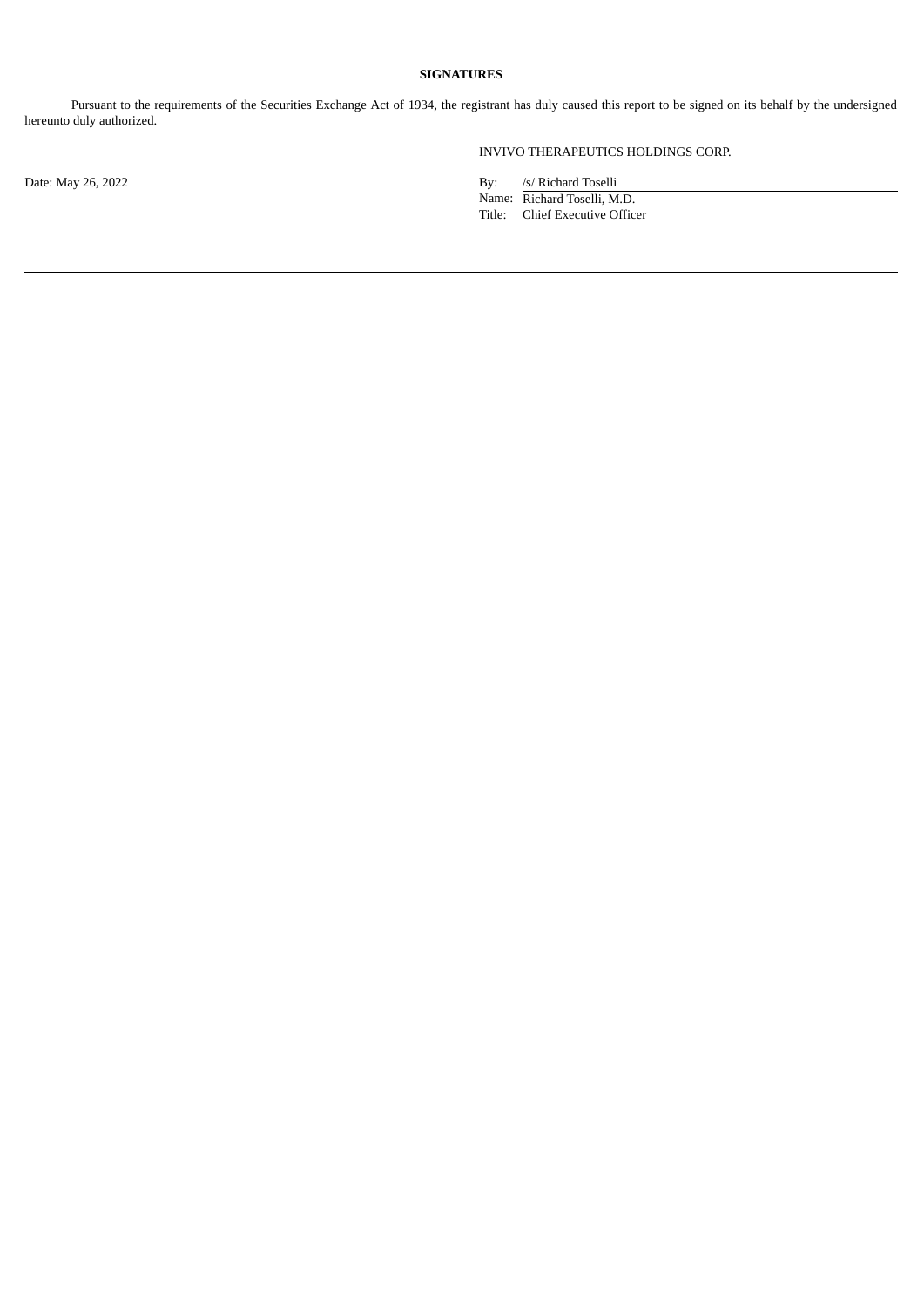#### INVIVO THERAPEUTICS HOLDINGS CORP.

#### **VOTING RIGHTS PLAN**

<span id="page-4-0"></span>This Voting Rights Plan (this "**Plan**") is made and adopted by the Board of Directors (the "**Board**") of InVivo Therapeutics Holdings Corp., a Nevada corporation (the "**Corporation**"), as of May 26, 2022 (the "**Effective Date**"), and, to the extent eligibility is established, by each Eligible Stockholder (as defined herein).

WHEREAS, the Board has authorized and granted super voting rights (the "**Voting Rights**") to certain shares of the Corporation's common stock, \$0.00001 par value ("**Common Stock**"), held by stockholders holding a minimum number of shares as of the close of business on May 26, 2022 (the "**Eligibility Record Date**"), where the Voting Rights would allow such stockholders the ability to exercise additional voting rights with respect to their shares pursuant to a voting factor to be established by the Board and where the Voting Rights would have limited scope and duration as set forth in the Plan hereon.

NOW THEREFORE, in consideration of the premises and the mutual agreements herein set forth, the Board hereby makes and adopts the following:

#### **ARTICLE 1 DEFINITIONS**

**Section 1.1 Definitions**. The following capitalized terms used in this Plan have the following meanings:

**"Additional Votes"** has the meaning set forth in Section 2.2 of this Plan.

"**Annual Meeting**" means the 2022 Annual Meeting of Stockholders to be called by the Board, including any adjournments thereof.

**"Annual Meeting Record Date"** means the record date for the Annual Meeting, as established by the Board.

"**Articles**" means the Corporation's Articles of Incorporation filed with the Secretary of State of the State of Nevada on April 2, 2003, as amended on the date hereof.

"**Articles Amendments**" means the Authorized Share Amendment and the Preferred Stock Amendment.

"**Authorized Share Amendment**" means the amendment to the Articles to be submitted to a vote at the Annual Meeting whereby the Corporation is proposing to increase the authorized shares of Common Stock from 2,000,000 shares to 250,000,000 shares.

"**Board**" has the meaning set forth in the preamble to this Plan and, with respect to any decisions to be made or actions to be taken by the Board with respect to this Plan, shall include any committee appointed by the Board.

"**Business Day**" means any day other than a Saturday, a Sunday, or a holiday on which national banking associations in the State of Nevada are required or permitted by law to be closed.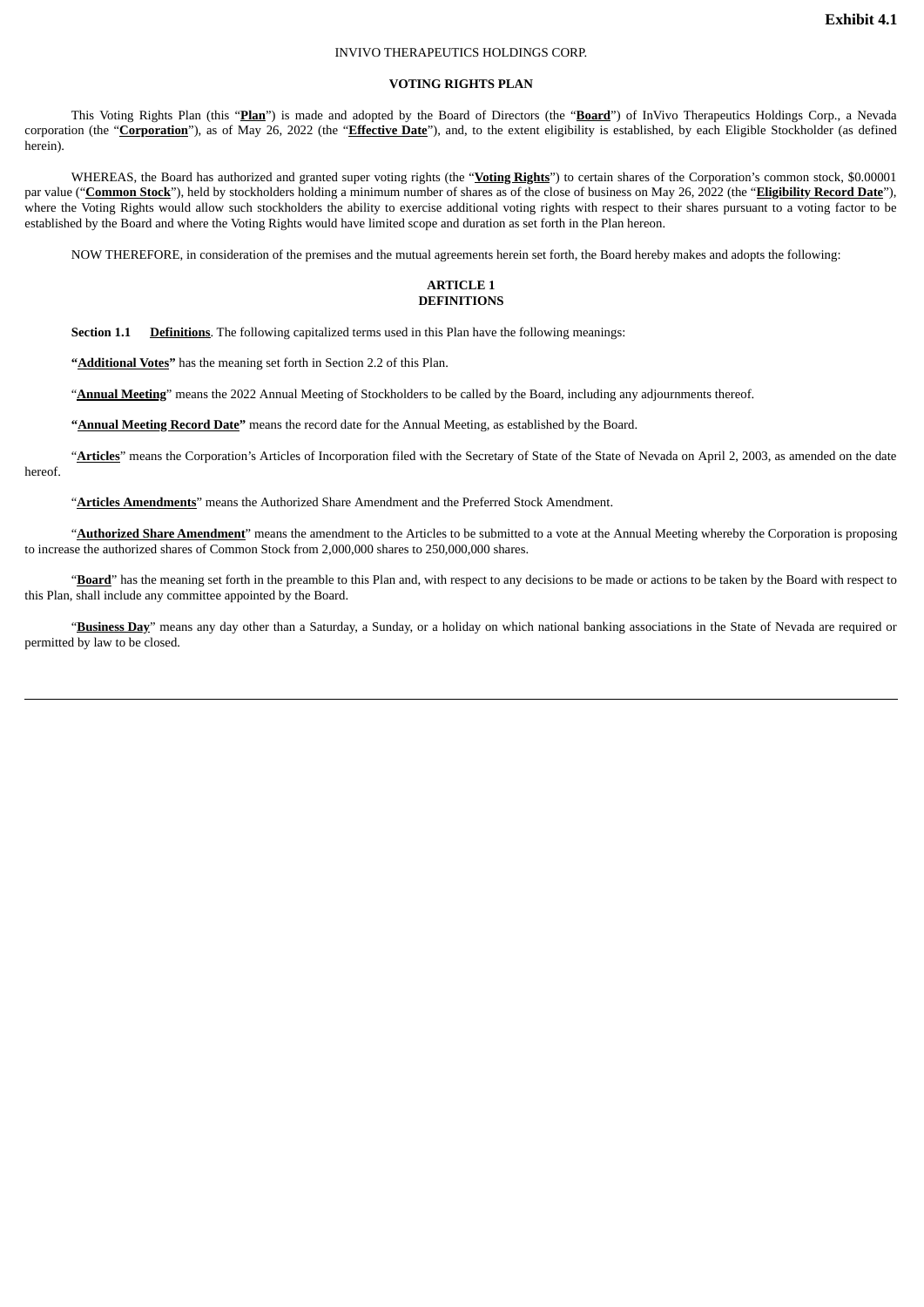"**Common Stock**" has the meaning set forth above.

"**Corporation**" has the meaning set forth in the preamble to this Plan.

"**Distribution Date**" means the date on which the Voting Rights are distributed, or June 6, 2022.

"**Effective Date**" has the meaning set forth in the preamble to this Plan.

"**Eligibility Confirmation**" has the meaning set forth in Section 2.4 of this Plan.

"**Eligibility Deadline**" has the meaning set forth in Section 2.4 of this Plan.

"**Eligibility Record Date**" has the meaning set forth above.

"**Eligible Shares**" means the shares of Common Stock held by an Eligible Stockholder to which the Voting Rights are applied.

"**Eligible Stockholder**" means a Stockholder beneficially owning at least 50 shares of Common Stock as of the Eligibility Record Date.

**"Holding Period"** means the period commencing on the Eligibility Record Date and ending on the day after Annual Meeting Record Date.

**"NRS"** means the Nevada Revised Statutes, as amended, supplemented or restated from time to time.

"**Person**" means any individual, sole proprietorship, partnership, joint venture, limited liability company, limited liability partnership, trust, estate, unincorporated organization, association, corporation, institution or other entity.

"Plan" means this Voting Rights Plan, as amended, supplemented or restated from time to time.

"**Preferred Stock Amendment**" means the amendment to the Articles to be submitted to a vote at the Annual Meeting whereby the Corporation is proposing to authorize 1,000,000 shares of blank check preferred stock, \$0.00001 par value.

**"Record Stockholder"** means a "stockholder of record" as defined by NRS 78.010(i).

**"Rights Notice"** has the meaning set forth in Section 2.4 of this Plan.

"**Rights Stockholder**" means an Eligible Stockholder who timely evidences the eligibility for the Voting Rights pursuant to the Eligibility Notice.

**"Standard Votes"** has the meaning set forth in Section 2.2 of this Plan.

**"Stockholder"** means any Person who beneficially owns shares of Common Stock, including any Record Stockholder and any holder of Common Stock through brokerage accounts.

-2-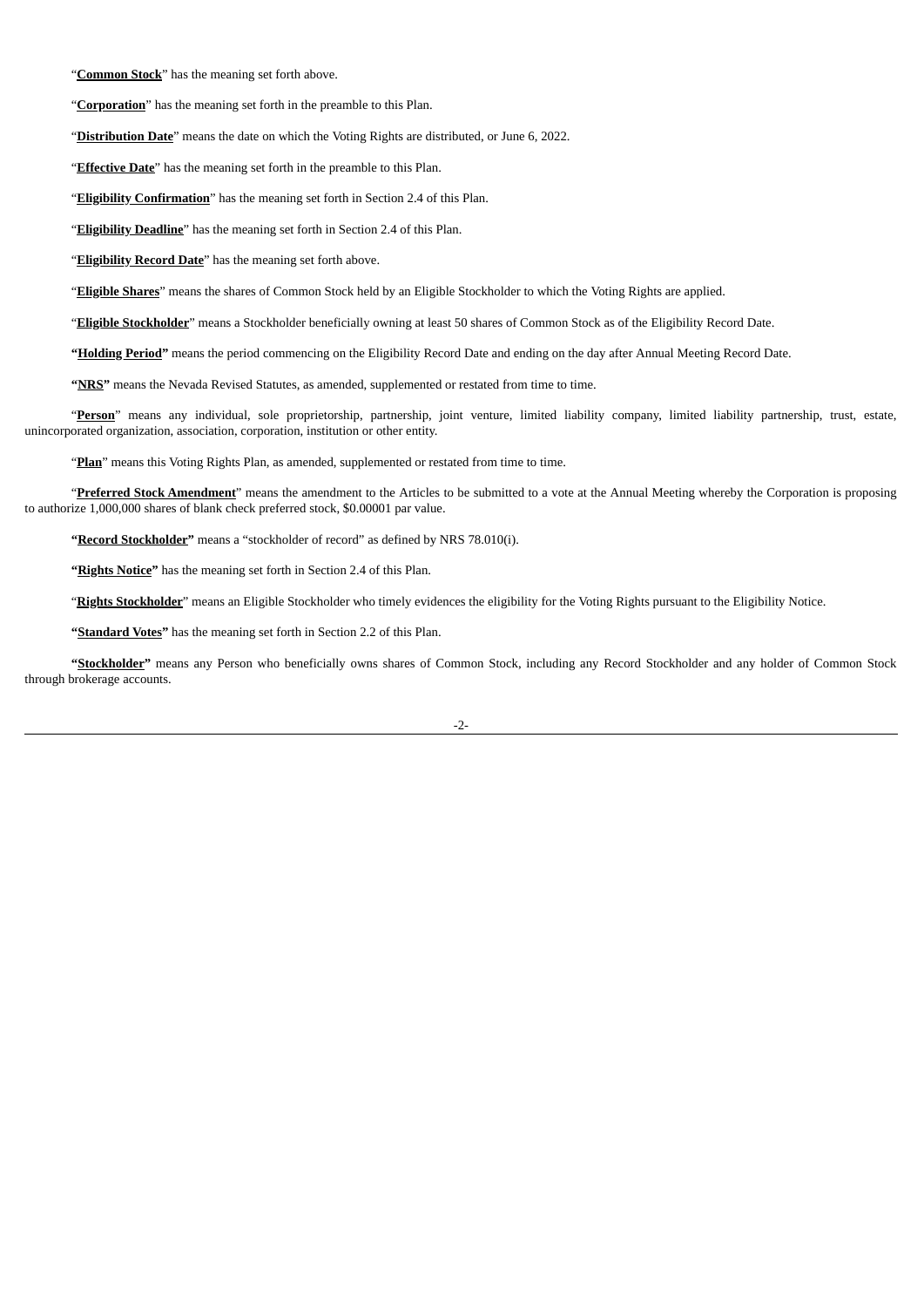**"Total Votes"** has the meaning set forth in Section 2.2 of this Plan.

"**Transfer**" means, with respect to any shares of Common Stock, when used as a verb, to sell, assign, transfer, exchange, distribute, devise, gift, grant a lien on, encumber or otherwise dispose of such shares of Common Stock, property, asset or other right or interest, in whole or in part, or, when used as a noun, the sale, assignment, transfer, exchange, distribution, devise, gift, granting of a lien, encumbrance or other disposition of such shares of Common Stock, property, asset or other right or interest, in whole or in part, in either case, whether pursuant to a sale, merger, combination, consolidation, reclassification or otherwise, and whether voluntarily or by operation of law.

"**Transferor**" and "**Transferee**" have meanings corresponding to the definition of "Transfer."

**"Voting Factor"** has the meaning set forth in Section 2.2 of this Plan.

**"Voting Rights"** has the meaning set forth above.

**Section 1.2 Other Definitions**. Certain additional defined terms used in this Plan have the meanings specified throughout the Plan.

#### **ARTICLE 2 VOTING RIGHTS**

**Section 2.1 Authority**. Pursuant to the authority in NRS 78.195(5) and NRS 78.350(8), the Board hereby adopts this Plan based upon the determination that the Plan is necessary to protect the interests of the Corporation and the Stockholders.

Section 2.2 Scope. Subject to the terms and conditions of this Plan, including, without limitation, the timely return of the completed Eligibility Confirmation and such other instruction, confirmation or information as may be required by the Corporation, each Rights Stockholder shall have the right to vote on the Articles Amendments, with all other Stockholders as a single class, the number of votes per share of Common Stock owned multiplied by a factor to be determined by the Board (the "**Voting Factor**"), where the resulting total number of votes (the "**Total Votes**") for each Rights Stockholder, shall be voted as follows:

(a) The votes equal to the number of shares of Common Stock owned by the Rights Stockholder (the "**Standard Votes**") shall be voted as indicated by the Rights Stockholder on such Rights Stockholder's proxy or ballot for the Annual Meeting; and

(b) The additional votes equal to the number of shares of Common Stock owned by the Rights Stockholder multiplied by the Voting Factor (the "Additional Votes") shall be voted in the same proportion as shares of Common Stock are voted (excluding any shares of Common Stock that are not voted, as well as any broker non-votes) on each of the Articles Amendments at the Annual Meeting (and, for purposes of clarity, such voting rights shall not apply on any other any resolution presented to the Stockholders at the Annual Meeting).

-3-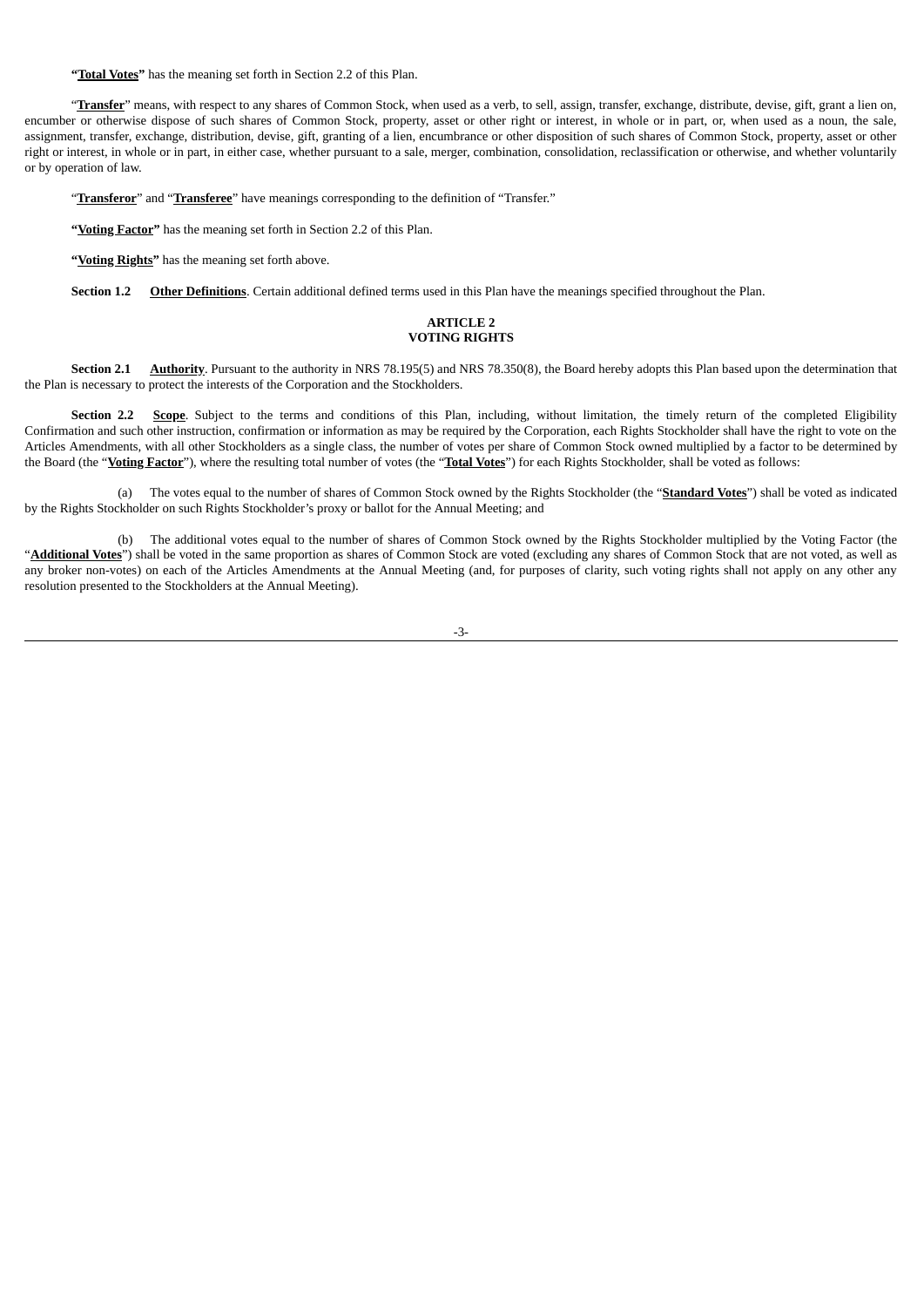**Section 2.3 Voting Factor**. Based on the number of shares owned by Eligible Stockholders that become Eligible Shares, the Board shall set the Voting Factor, or a range representing the minimum Voting Factor and the maximum Voting Factor, on or after the Eligibility Deadline. The Voting Factor may be amended in the sole discretion of the Board, where written notice of any such amendment shall be distributed to all Record Stockholders

**Section 2.4 Eligibility Record Date; Voting Rights Notice**. In order to determine the Rights Stockholders and the number of shares of Common Stock to be voted at the Annual Meeting, on the Distribution Date the Corporation shall distribute to each Stockholder as of the Eligibility Record Date a Voting Rights Notice, in substantially the form attached hereto as **Exhibit A** or such other form as acceptable to the Corporation (the "**Rights Notice**"), setting forth the terms and conditions for each Eligible Stockholder to evidence eligibility for the Voting Rights, including, without limitation, the requirement that the completed Eligibility Confirmation for Additional Voting Rights in such form as provided by the Corporation (the "**Eligibility Confirmation**") be returned no later than July 6, 2022 (the "**Eligibility Deadline**").

(a) Acceptance of Eligibility Confirmation. The Board shall have the sole and absolute discretion on determining the sufficiency of any Eligibility Confirmation received from an Eligible Stockholder, where the determination by the Board to either accept or reject such Eligibility Confirmation shall be final.

(b) Forfeiture. The failure of any Eligible Stockholder to timely return the completed and executed Eligibility Confirmation shall result in the immediate forfeiture of any Voting Rights granted pursuant to this Plan. Any such Eligible Stockholder who fails to timely return the completed and executed Eligibility Confirmation shall forego the ability to exercise the Voting Rights, but shall continue to be able to vote such Eligible Stockholder's shares of Common Stock on a onefor-one basis.

**Section 2.5 Exercise**. The Voting Rights shall only be exercised:

- (a) Upon timely return of the Eligibility Confirmation as set forth in Section 2.4;
- (b) With respect to the Articles Amendments at the Annual Meeting;

(c) By proxy through the return to the Corporation of a duly executed and delivered proxy card or in person at the Annual Meeting by ballot by a Record Stockholder or by a Legal Proxy for any other Stockholder; and

(d) On a mirrored basis, where the Additional Votes shall be voted in the same proportion as all other shares of Common Stock are voted (excluding any shares of Common Stock that are not voted) on the respective Articles Amendments at the Annual Meeting (and, for purposes of clarity, such voting rights shall not apply on any other any resolution presented to the Stockholders at the Annual Meeting).

**Section 2.6 No Certification; No Transfers**. The Voting Rights shall be evidenced only on the books and records of the Corporation. The Corporation shall not issue any certificates evidencing the Voting Rights or any Eligible Shares. The Voting Rights are not Transferable and any attempted Transfer shall result in the automatic cancellation of the Voting Rights with respect to such Eligible Shares.

|--|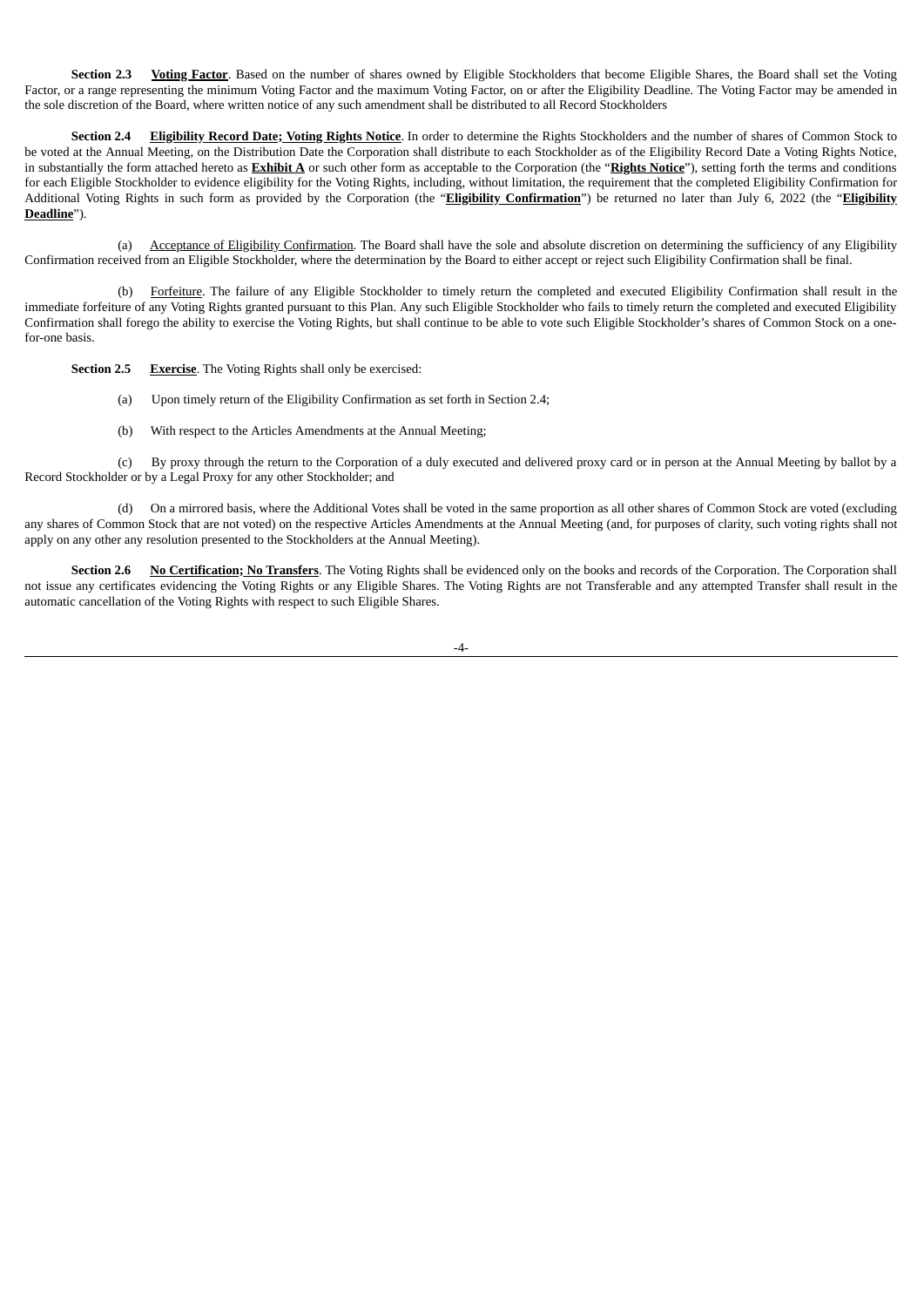**Section 2.7 Adjustments**. If the Corporation, at any time while the Voting Rights are outstanding: (a) pays a stock dividend or otherwise makes a distribution or distributions that is payable in shares of Common Stock on shares of Common Stock, (b) subdivides outstanding shares of Common Stock into a larger number of shares, (c) combines (including by way of a reverse stock split) outstanding shares of Common Stock into a smaller number of shares, or (d) issues, in the event of a reclassification of shares of the Common Stock, any shares of capital stock of the Corporation, then the Board shall adjust the Voting Rights as appropriate to have the same intended effect with respect to the Articles Amendments. Any adjustment made pursuant to this Section 2.7 shall become effective immediately after the record date for the determination of Stockholders entitled to receive such dividend or distribution and shall become effective immediately after the effective date in the case of a subdivision, combination or re-classification.

#### **ARTICLE 3 RIGHTS STOCKHOLDERS ACKNOWLEDGMENTS**

**Section 3.1 Agreement**. By timely returning the completed Eligibility Confirmation, each Rights Stockholder acknowledges and agrees with the Corporation and the Plan, and with every other Rights Stockholder, that:

(a) The Voting Rights are only evidenced on the books and records of the Corporation, where no certificates evidencing the Voting Rights shall be

issued;

(b) The Voting Rights are not Transferrable and any Transfer of shares by any Rights Stockholder shall result in the automatic termination of Voting Rights for such Rights Stockholder and for such Eligible Shares previously held by such Rights Stockholder;

(c) In order to exercise the Voting Rights, the underlying Eligible Shares must be owned continuously throughout the Holding Period;

(d) The Voting Rights are limited to a vote on the Articles Amendments at the Annual Meeting;

(e) The Corporation may treat the person in whose name the Voting Rights are registered as the absolute holder thereof for all purposes whatsoever, where the Corporation shall not be effected by any notice to the contrary; and

(f) The Corporation shall not have any liability to any Person as a result of such Person's inability to perform any of such Person's obligations or exercise of any such Person's rights under this Plan for any reason.

**Section 3.2 No Additional Rights**. Other than as specifically set forth in this Plan, no Person shall be entitled to vote, receive any dividends, distributions or any other property, or be deemed for any purpose the holder of any additional shares of Common Stock or any other securities of the Corporation as a result of the Voting Rights, nor shall anything contained herein be construed to confer upon the holder of any Voting Rights, as such, any of the rights of a stockholder of the Corporation or any right to vote for the election of directors or upon any matter submitted to the Stockholders at any meeting thereof, or to give or withhold consent to any corporate action, or to receive notice of meetings or other actions affecting the Stockholders.

-5-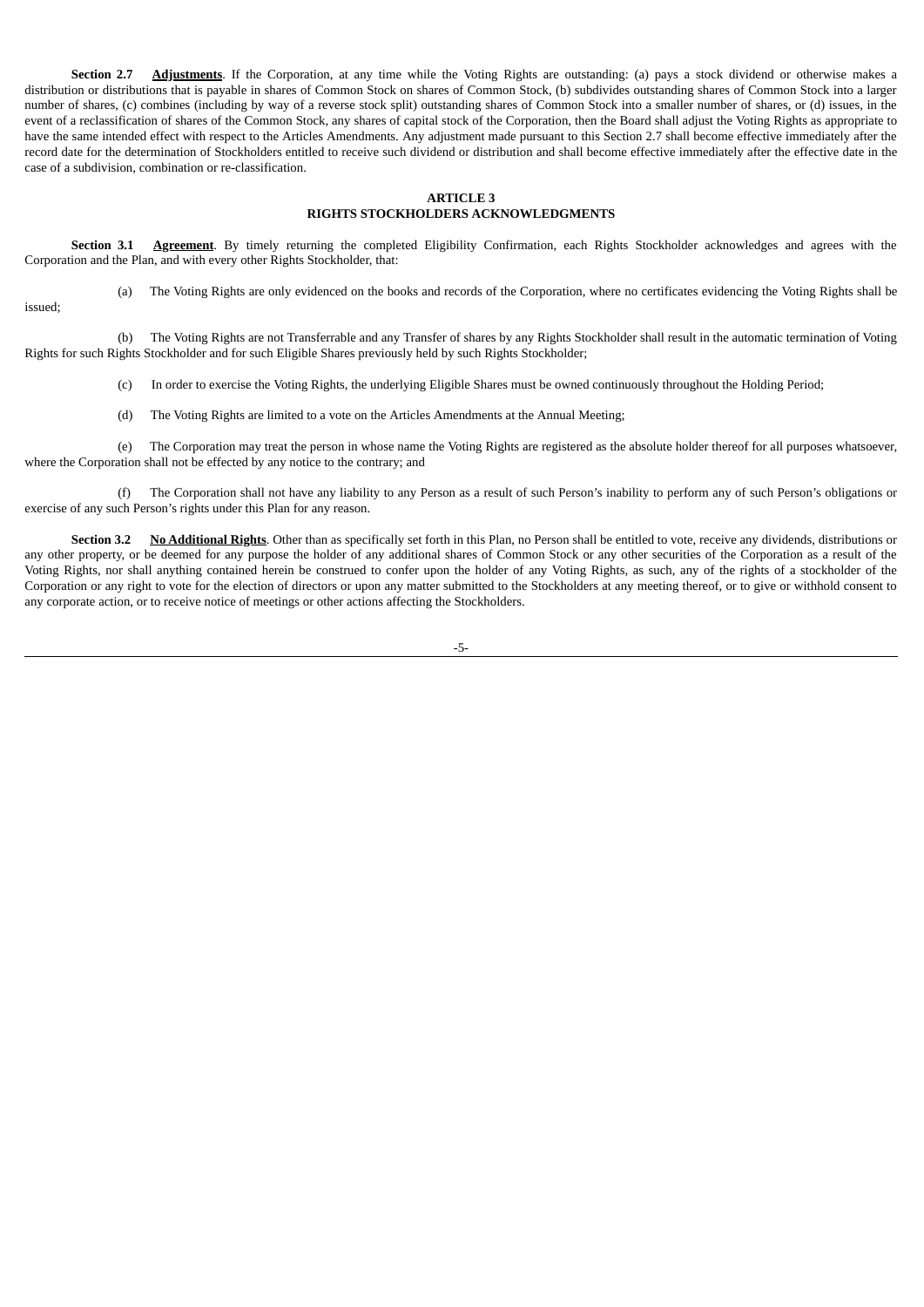#### **ARTICLE 4 TERMINATION**

**Section 4.1 Term**. This Plan, and the Voting Rights established herein, shall be effective as of the Effective Date, shall continue until terminated in accordance with this Article and may be terminated by the Board at any time in its sole discretion.

**Section 4.2 Termination of Rights**. The Voting Rights and this Plan shall automatically terminate upon the occurrence of any of the following:

(a) With respect to any Eligible Stockholder, upon any Transfer of the Eligible Shares prior to the Annual Meeting Record Date, where any Transferee of such Shares shall have no right, claim or interest in the Voting Rights;

(b) With respect to any Eligible Stockholder, the failure of such Eligible Stockholder to continuously own his, her or its Eligible Shares for the entire Holding Period;

(c) With respect to any Rights Stockholder, the failure of such Rights Stockholder to timely submit such Rights Stockholder's proxy or ballot for the Annual Meeting;

(d) The completion of the vote of the Corporation's stockholders at the Annual Meeting as to the approval or rejection of the Articles Amendments;

or

(e) The termination of this Plan.

#### **ARTICLE 5 NOTICES**

(a) All demands, notices, requests, consents and other communications required or permitted under this Plan shall be in writing and shall be personally delivered or sent by facsimile machine (with a confirmation copy sent by one of the other methods authorized in this Section), reputable commercial overnight delivery service (including Federal Express and U.S. Postal Service overnight delivery service) or deposited with the U.S. Postal Service mailed first class, registered or certified mail, postage prepaid, as set forth below:

#### (i) If to the Company, to

InVivo Therapeutics Holdings Corp. One Kendall Square Bldg. 1440W, 4<sup>th</sup> Floor Cambridge, Massachusetts 02139 Attention: Corporate Secretary

-6-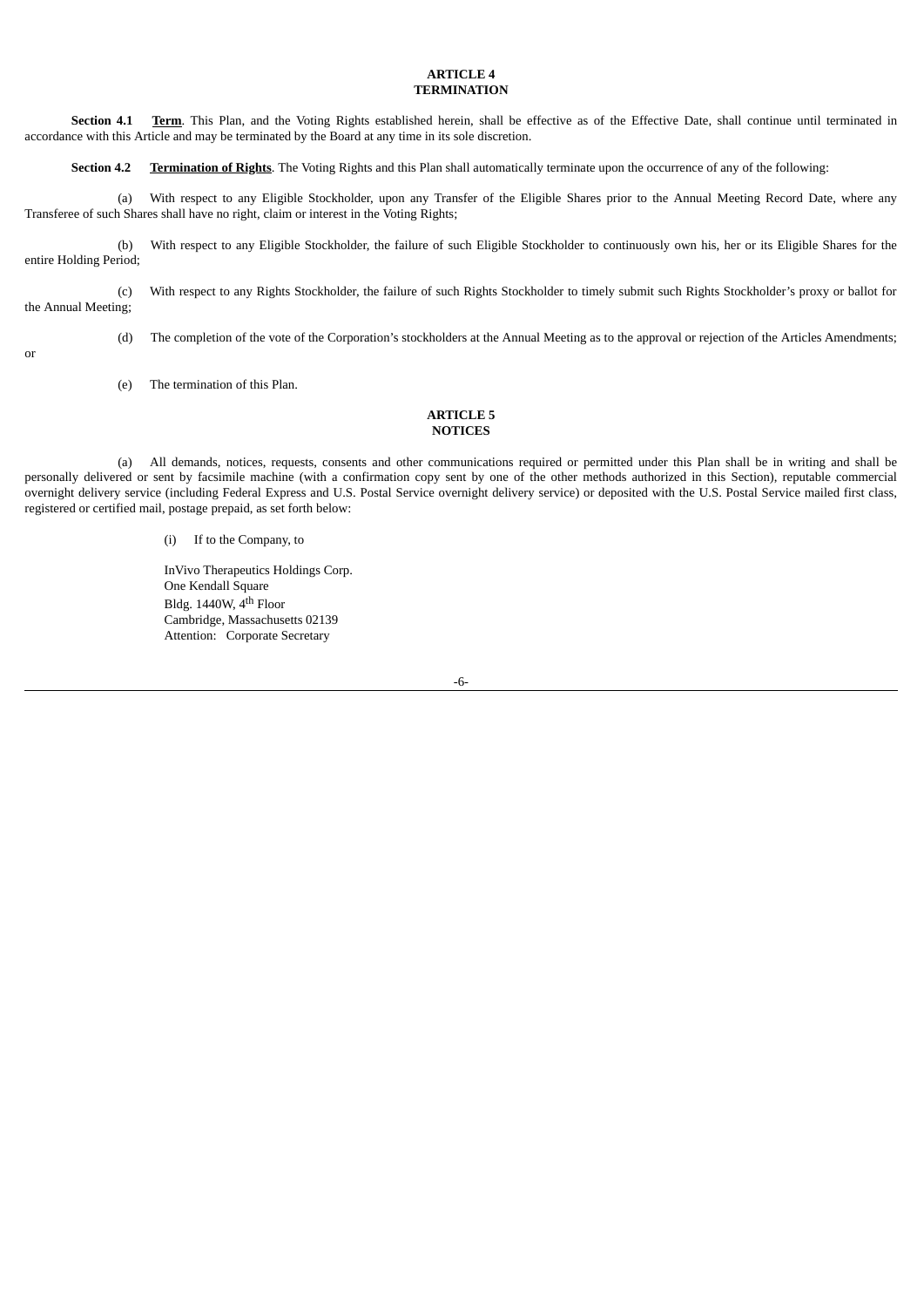- (ii) If to a Record Stockholder, to his, her or its address set forth in the Corporation's stock ledger.
- (iii) If to any other Stockholder, to his, her or its address set forth in the records of the relevant broker.

Notwithstanding the foregoing, the Corporation may direct Stockholders to return their respective Eligibility Confirmations to a broker, transfer agent, or other intermediary.

(b) Notices shall be deemed given and delivered upon the earlier to occur of (i) receipt by the Person to whom such notice is directed; (ii) if sent by email, on the day such notice is sent if sent (as long as no notice of failure of delivery is received) prior to 5:00 p.m. Pacific Time and, if sent after 5:00 p.m. Pacific Time, on the day after which such notice is sent; (iii) on the first day (other than a Saturday, Sunday or legal holiday in the jurisdiction to which such notice is directed) following the day the same is deposited with the commercial courier if sent by commercial overnight delivery service; or (iv) the fifth day following evidenced deposit thereof with the U.S. Postal Service as aforesaid. Each Person, by notice duly given in accordance herewith, may specify a different address for the giving of any notice hereunder.

#### **ARTICLE 6 MISCELLANEOUS**

**Section 6.1 Entire Agreement**. This Plan constitutes the entire agreement among the parties hereto with respect to the subject matter hereof, and supersedes any prior or contemporaneous oral or written agreement or understanding among the parties hereto with respect to the subject matter hereof. This Plan may be amended or terminated in the sole discretion of the Board, where written notice of any such amendment or termination shall be distributed to all Record Stockholders.

**Section 6.2 Governing Law**. This Plan shall be construed in accordance with and governed by the internal laws of the State of Nevada, without regard to the principles of conflicts or choice of laws thereof that would give rise to the application of the domestic substantive law of any other jurisdiction.

**Section 6.3 Binding Effect**. Except as otherwise provided herein, this Plan shall be binding upon and shall inure to the benefit of the parties hereto and their respective legal representatives, heirs, successors and permitted assigns.

**Section 6.4** Severability. Any provision of this Plan that is prohibited or unenforceable in any jurisdiction shall, as to such jurisdiction, be ineffective to the extent of such prohibition or unenforceability without invalidating the remaining portions hereof or affecting the validity or enforceability of such provision in any other jurisdiction.

**Section 6.5 Headings**. The sections and other headings contained in this Plan are for reference purposes only and shall not affect the meaning or interpretation of this Plan.

**Section 6.6 Further Assurances**. All Persons subject to this Plan shall from time to time execute or cause to be executed all other documents or cause to be done all filing, recording, publishing, or other acts as may be necessary or desirable to comply with the requirements for the operation of a limited liability company under the laws of the State of Nevada and all other jurisdictions in which the Corporation may from time to time conduct business.

-7-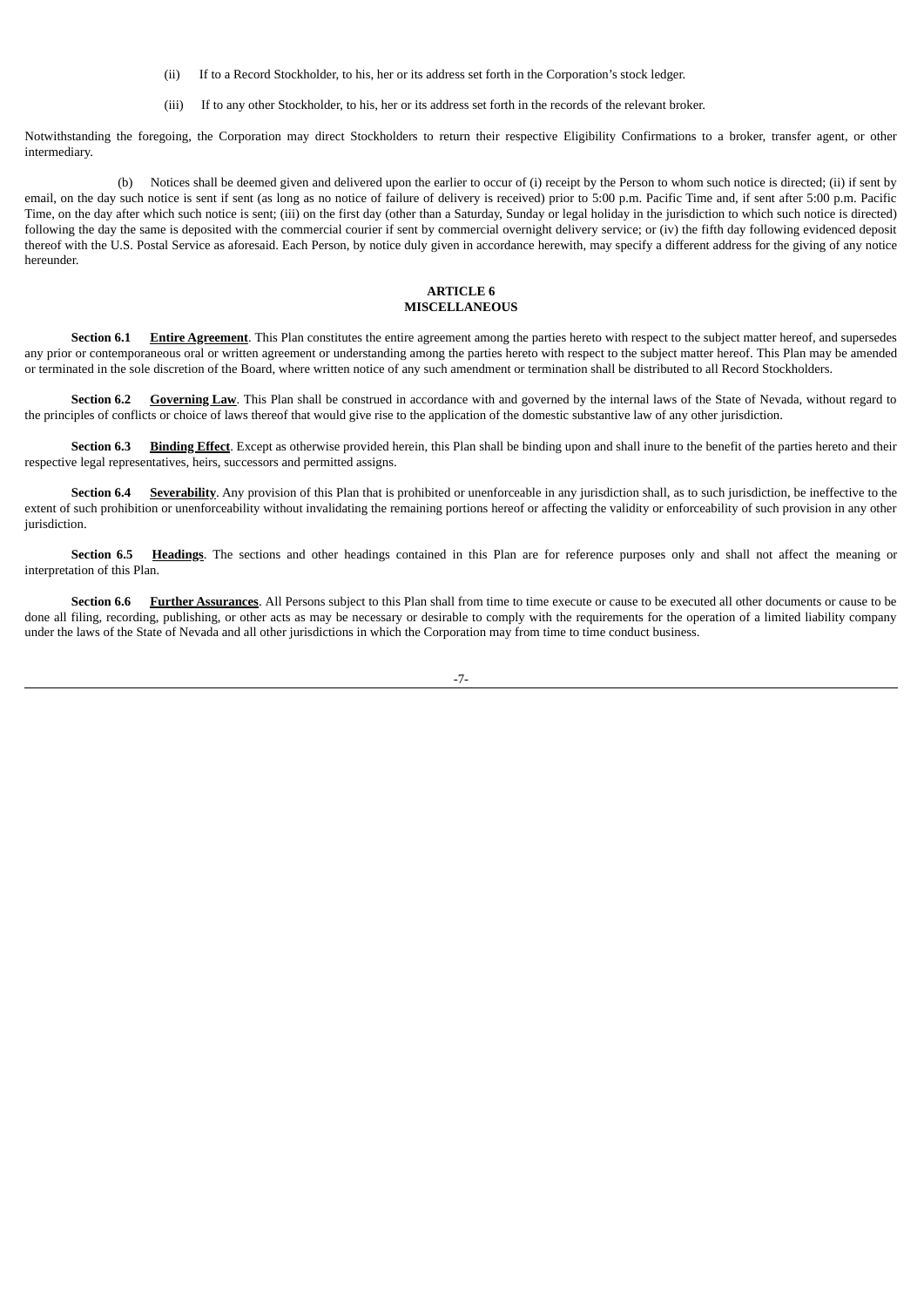#### **Section 6.7 Consent to The Exclusive Jurisdiction of the Courts of Nevada; Waiver of Jury Trial**.

(a) ANY SUIT, ACTION OR OTHER PROCEEDING ARISING OUT OF, OR IN CONNECTION WITH, THIS PLAN OR ANY OF THE TRANSACTIONS CONTEMPLATED HEREBY, INCLUDING, WITHOUT LIMITATION, ANY PROCEEDING RELATING TO ANCILLARY MEASURES IN AID OF ARBITRATION, PROVISIONAL REMEDIES AND INTERIM RELIEF, OR ANY PROCEEDING TO ENFORCE ANY ARBITRAL DECISION OR AWARD, SHALL BE SUBJECT TO THE EXCLUSIVE JURISDICTION OF THE COURTS OF THE STATE OF NEVADAAND THE UNITED STATES DISTRICT COURT FOR THE DISTRICT OF NEVADA, AS WELL AS TO THE JURISDICTION OF ALL COURTS TO WHICH AN APPEAL MAY BE TAKEN FROM SUCH COURTS.

(b) ALL PERSONS SUBJECT TO THIS PLAN SHALL BRING ANY SUIT, ACTION OR OTHER PROCEEDING IN OR BEFORE ANY COURT OR TRIBUNAL OTHER THAN THE COURTS OF THE STATE OF NEVADA AND SHALL NOT SEEK IN ANY MANNER TO PROSECUTE OR DEFEND ANY DISPUTE OTHER THAN AS SET FORTH IN THIS SECTION OR TO CHALLENGE OR SET ASIDE ANY DECISION, AWARD OR JUDGMENT OBTAINED IN ACCORDANCE WITH THE PROVISIONS HEREOF.

(c) ALL PERSONS SUBJECT TO THIS PLAN SHALL WAIVE ANY AND ALL OBJECTIONS IT MAY HAVE TO VENUE, INCLUDING, WITHOUT LIMITATION, THE INCONVENIENCE OF SUCH FORUM, IN ANY OF SUCH COURTS. IN ADDITION, ALL PERSONS SUBJECT TO THIS PLAN SHALL CONSENT TO THE SERVICE OF PROCESS BY PERSONAL SERVICE OR ANY MANNER IN WHICH NOTICES MAY BE DELIVERED HEREUNDER IN ACCORDANCE WITH ARTICLE 4.

(d) ALL PERSONS SUBJECT TO THIS PLAN SHALL WAIVE TRIAL BY JURY IN ANY ACTION OR OTHER PROCEEDING BROUGHT IN CONNECTION WITH THIS PLAN.

Section 6.8 **No Waiver**. Any waiver by the Corporation or any Person subject to this Plan of a breach of any provision of this Plan shall not operate as or be construed to be a waiver of any other breach of such provision or of any breach of any other provision of this Plan. The failure of the Corporation or any Person subject to this Plan to insist upon strict adherence to any term of this Plan on one or more occasions shall not be considered a waiver or deprive that Person of the right thereafter to insist upon strict adherence to that term or any other term of this Plan on any other occasion. Any waiver by the Corporation or any Person subject to this Plan must be in writing.

**Section 6.9 Benefits to this Plan**. This Plan shall be for the sole and exclusive benefit of the Corporation. Nothing in this Plan shall be construed to give to any Person other than the Corporation any legal or equitable right, remedy or claim under this Plan.

-8-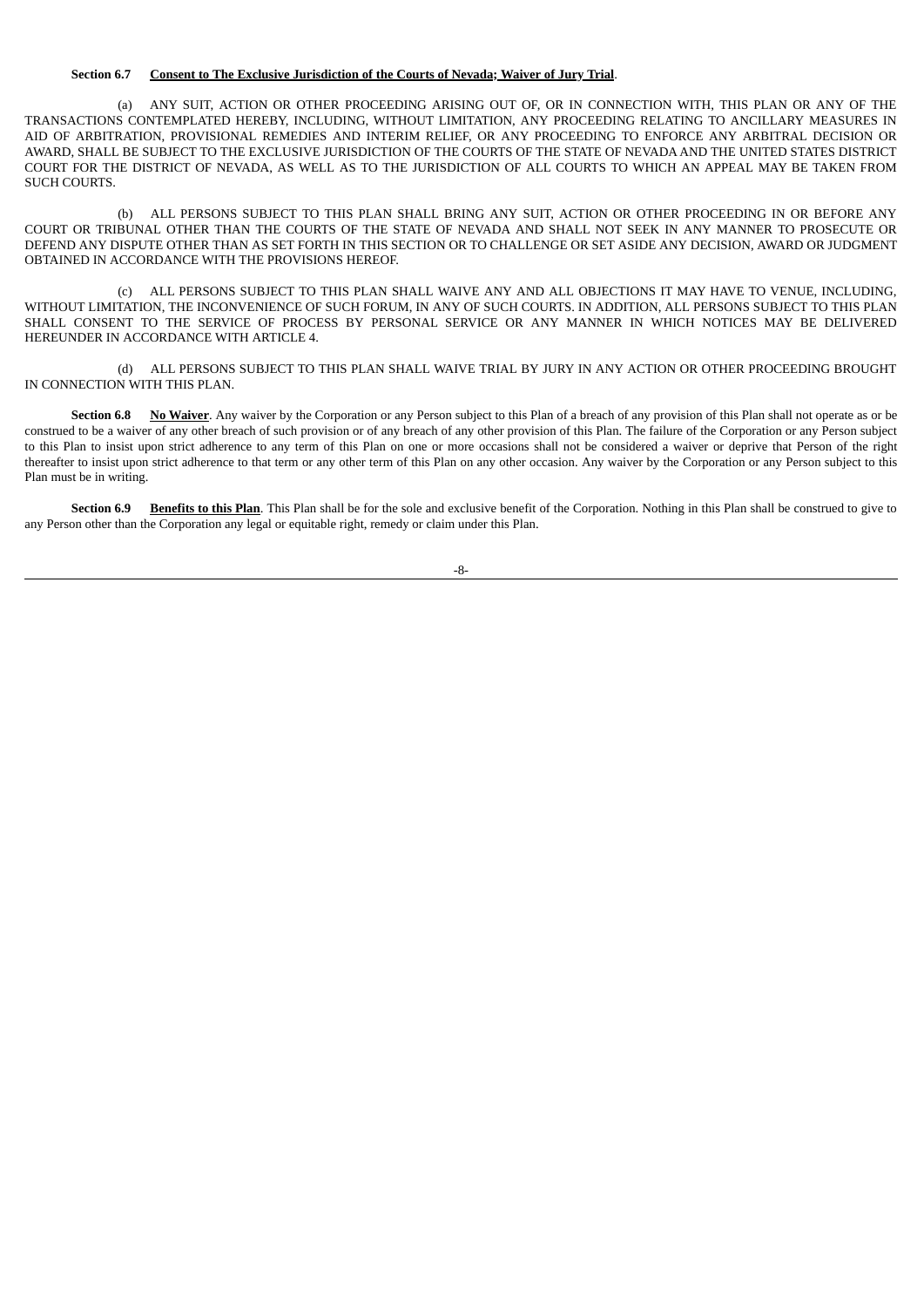**Section 6.10 Counterparts**. This Plan may be executed in any number of counterparts and each of such counterparts shall for all purposes be deemed to be an original, and all such counterparts shall together constitute but one and the same instrument. The Plan may be agreed upon by any Eligible Stockholder through the delivery of a counterpart or other writing signed by such Eligible Stockholder in which such Eligible Stockholder hereby agrees to be bound by the terms and conditions of this Plan.

#### **[SIGNATURE PAGE FOLLOWS]**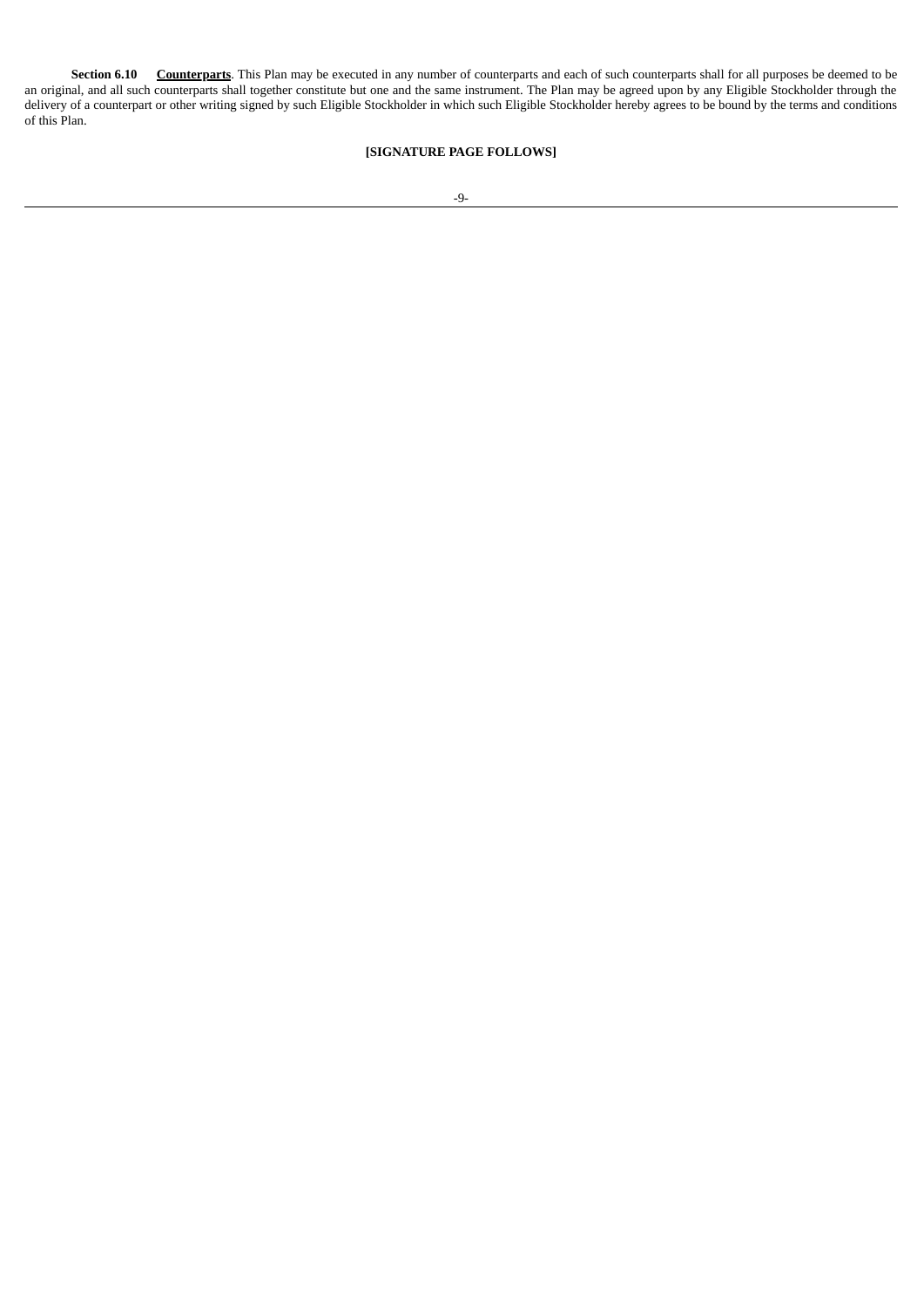IN WITNESS WHEREOF, the undersigned has executed this Voting Rights Plan to be effective as of the day and year first written above.

### **CORPORATION:**

### **INVIVO THERAPEUTICS HOLDINGS CORP.**

By: /s/ Richard Toselli

|        | Name: Richard Toselli                 |
|--------|---------------------------------------|
| Title: | President and Chief Executive Officer |

*[Signature Page]*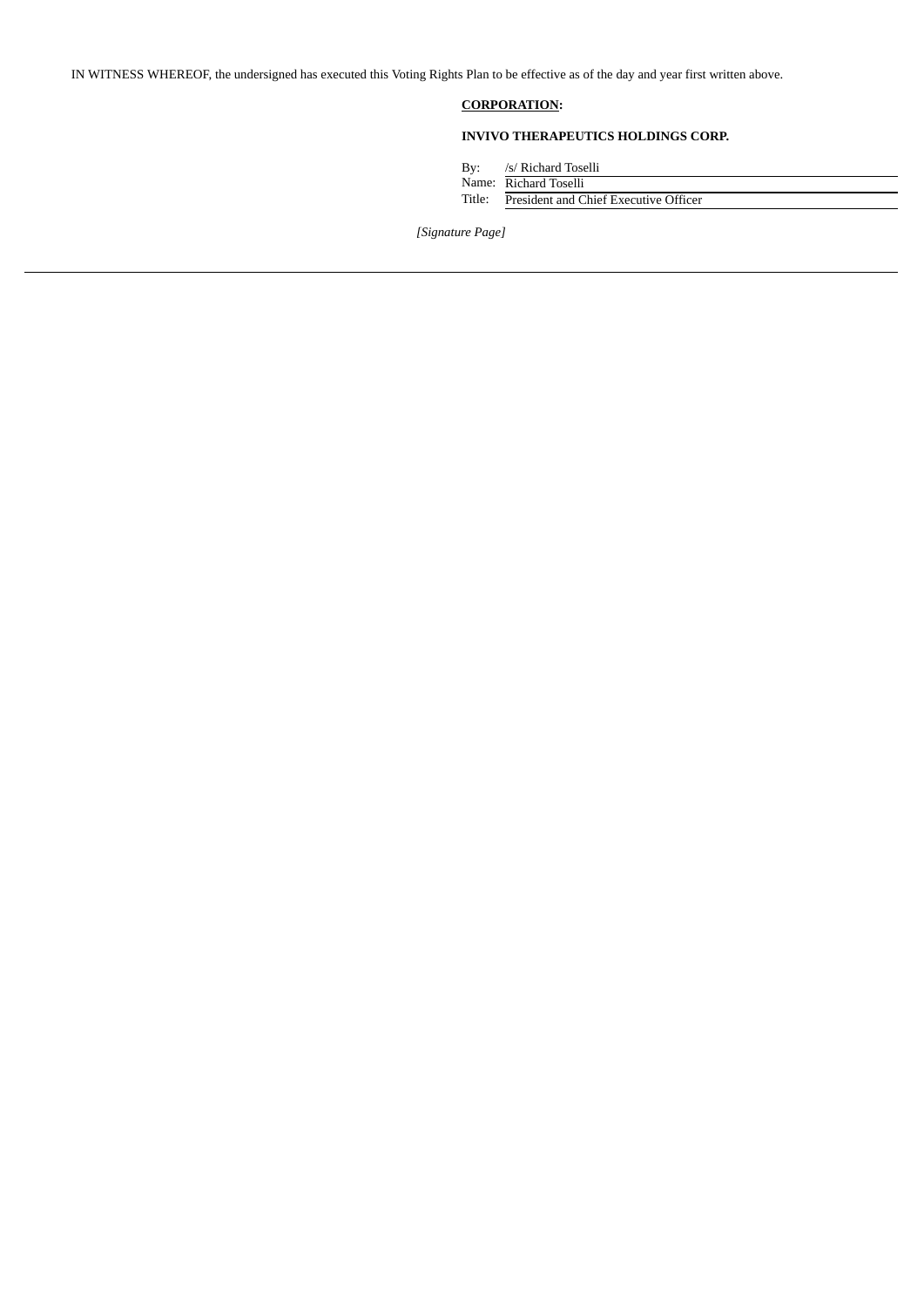### **EXHIBIT A**

### **FORM OF RIGHTS NOTICE**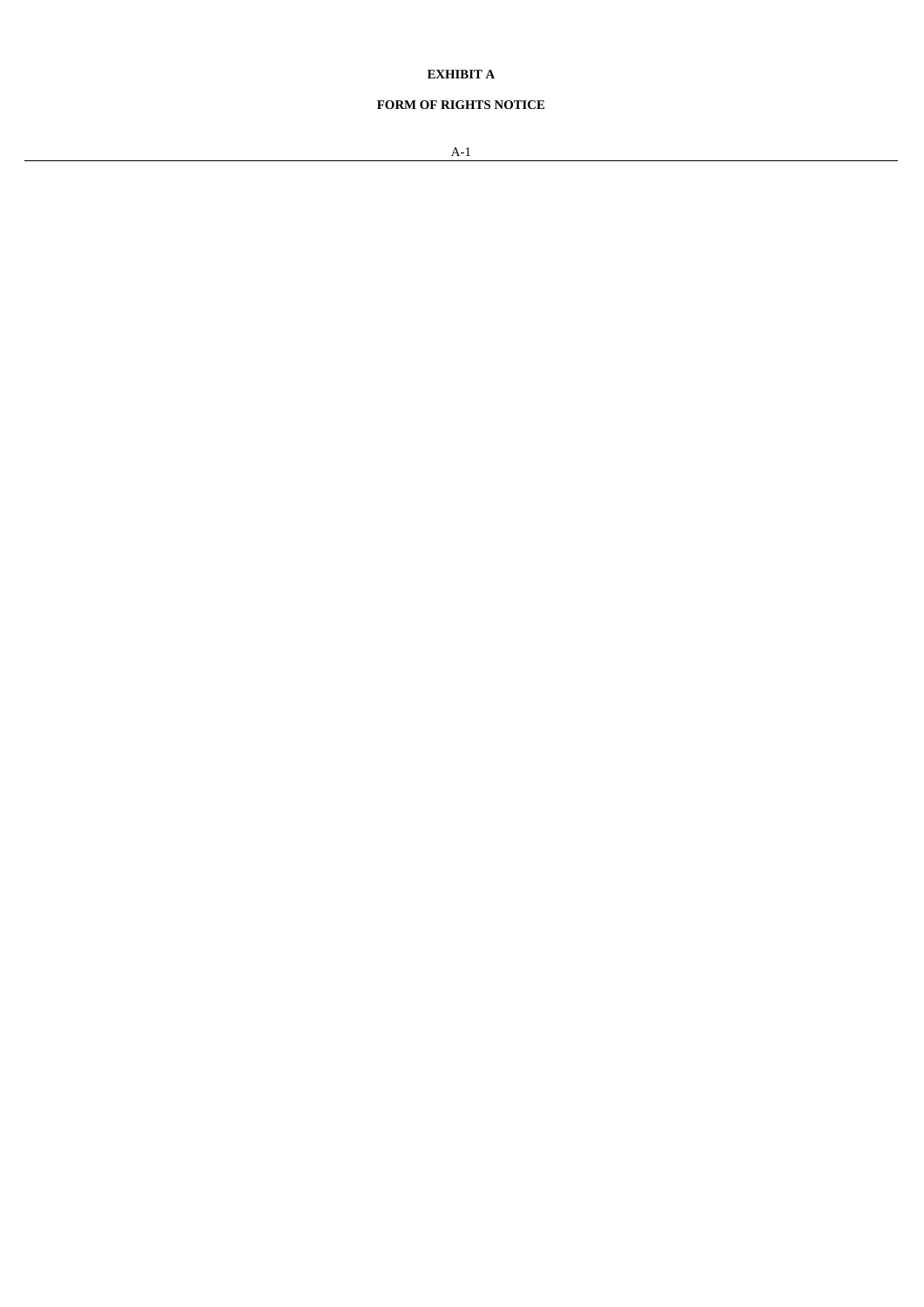

**One Kendall Square, Suite B14402 Cambridge, MA 02139**

May 26, 2022

#### **NOTICE OF VOTING RIGHTS**

Dear InVivo Stockholder:

Notice is hereby given as to the adoption by the Board of Directors of InVivo Therapeutics Holdings Corp., a Nevada corporation, of the Voting Rights Plan attached hereto as Appendix A. The Voting Rights Plan is of limited scope of and purpose and is designed to facilitate the approval of two amendments to the corporation's Articles of Incorporation, one amendment to increase the number of authorized shares of our common stock and another amendment to authorize shares of "blankcheck" preferred stock (together, the "Articles Amendments").

The approval of the Articles Amendments is critical to the continued ability of the corporation to generate capital to support and continue the corporation's efforts as a research and clinical-stage biomaterials and biotechnology company. As such efforts are capital intensive, the Board of Directors has determined that the Articles Amendments are critical to the corporation's continued operations and has submitted the Articles Amendments to the stockholders at prior annual meetings of stockholders and will submit the Articles Amendments to the stockholders at the 2022 Annual Meeting of Stockholders. Due to the widely held nature of our common stock and the repeated inability of having such shares voted, the Board of Directors has adopted the Voting Rights Plan as necessary to protect the interests of the corporation and the stockholders.

The additional voting rights to be granted pursuant to the Voting Rights Plan:

- Are limited to those persons holding 50 shares of more of our common stock as of May 26, 2022, representing the date on which the Board adopted the Voting Rights Plan, i.e., the Eligibility Record Date;
- Will require the timely return by such persons of the completed and executed Eligibility Confirmation for additional Voting Rights attached hereto;
- Will require such persons to continuously own such shares from the Eligibility Record Date to the record date of our upcoming Annual Meeting of Stockholders;
- Are limited to voting on the Articles Amendments at our upcoming Annual Meeting of Stockholders;
- Will be exercised automatically upon timely return of the proxy or ballot for our upcoming 2022 Annual Meeting of Stockholders; and

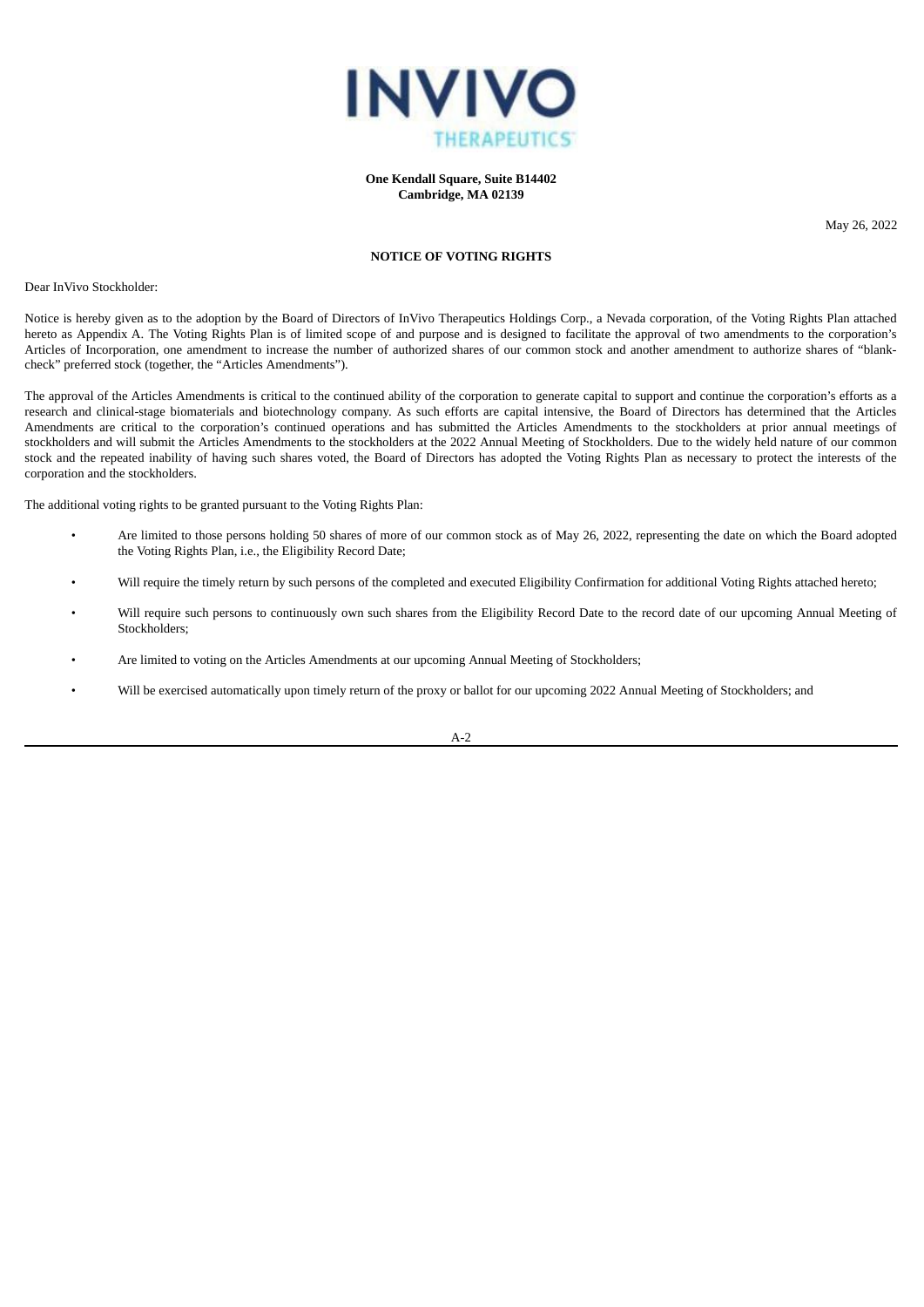• Will be calculated using a voting factor to be determined by the Board of Directors (or a committee thereof) where the underlying shares will be voted for as indicated by the stockholder and where the additional votes will be automatically voted on a "mirrored" basis as all other shares are voted at the Annual Meeting with respect to each of the Articles Amendments, *i.e.*, in the same proportion as shares of Common Stock are voted with respect to each of the Articles Amendments.

For illustration purposes only, if you own 1,000 shares of Common Stock, timely return the completed Eligibility Confirmation and timely return your proxy or ballot for the Annual Meeting, you will continue to be able to vote your shares for the votes you would normally be able to exercise, i.e., 1,000 votes. The additional Voting Rights will be automatically voted in the same proportion as shares of Common Stock are voted (excluding any shares of Common Stock that are not voted) on each of the Articles Amendments, where the additional votes shall be calculated by multiplying the shares owned by the voting factor to be determined by the Board of Directors (or a committee thereof). If the voting factor determined by the Board of Directors (or a committee thereof) is 1,000,000, then 1,000,000,000 votes, i.e., the Additional Votes, would be voted on a "mirrored" basis as all other shares are voted at the Annual Meeting with respect to each of the Articles Amendments.

The foregoing summary does not purport to be a complete statement of the terms and conditions of the Voting Rights Plan and is qualified in its entirety by express reference to the Voting Rights Plan, the full text of which is attached hereto as Appendix A.

The failure of any stockholder to return the Eligibility Confirmation for Additional Voting Rights by July 6, 2022 will not be entitled to exercise any additional voting rights pursuant to the Voting Rights Plan. Instead, such stockholders will continue to be able to vote their shares of Common Stock on a one-for-one basis.

A person having a beneficial interest in our Common Stock that are held of record in the name of another person, such as a broker, fiduciary, depository or other nominee, must act to cause the record holder to follow the requisite steps properly and in a timely manner to evidence eligibility for the additional voting rights. If the relevant shares of Common Stock are owned of record by a person other than the beneficial owner, including a broker, fiduciary (such as a trustee, guardian or custodian), depositary or other nominee, the written demand for the additional voting rights must be executed by or for the record owner. If the relevant shares of Common Stock are owned of record by more than one person, as in joint tenancy or tenancy in common, the demand must be executed by or for all joint owners. An authorized agent, including an agent for two or more joint owners, may execute a Demand for a stockholder of record, provided that the agent identifies the record owner and expressly discloses, when the demand is made, that the agent is acting as agent for the record owner. If a stockholder owns shares of Common Stock through a broker who in turn holds the shares through a central securities depository nominee such as CEDE & Co., a timely demand for the additional voting rights must be made by or on behalf of the depository nominee and must identify the depository nominee as the record holder of such shares. In such case, the written demand must set forth the number of shares covered by the demand.

A record holder, such as a broker, fiduciary, depository or other nominee, who holds shares of Common Stock as a nominee for others, will be able to exercise the additional voting rights with respect to the relevant shares of Common Stock held for all or less than all of the beneficial owners of those shares as to which such person is the record owner. In such case, the written demand must set forth the number of shares covered by the demand. Where the number of shares is not expressly stated, the demand will be presumed to cover all shares outstanding in the name of such record owner.

A-3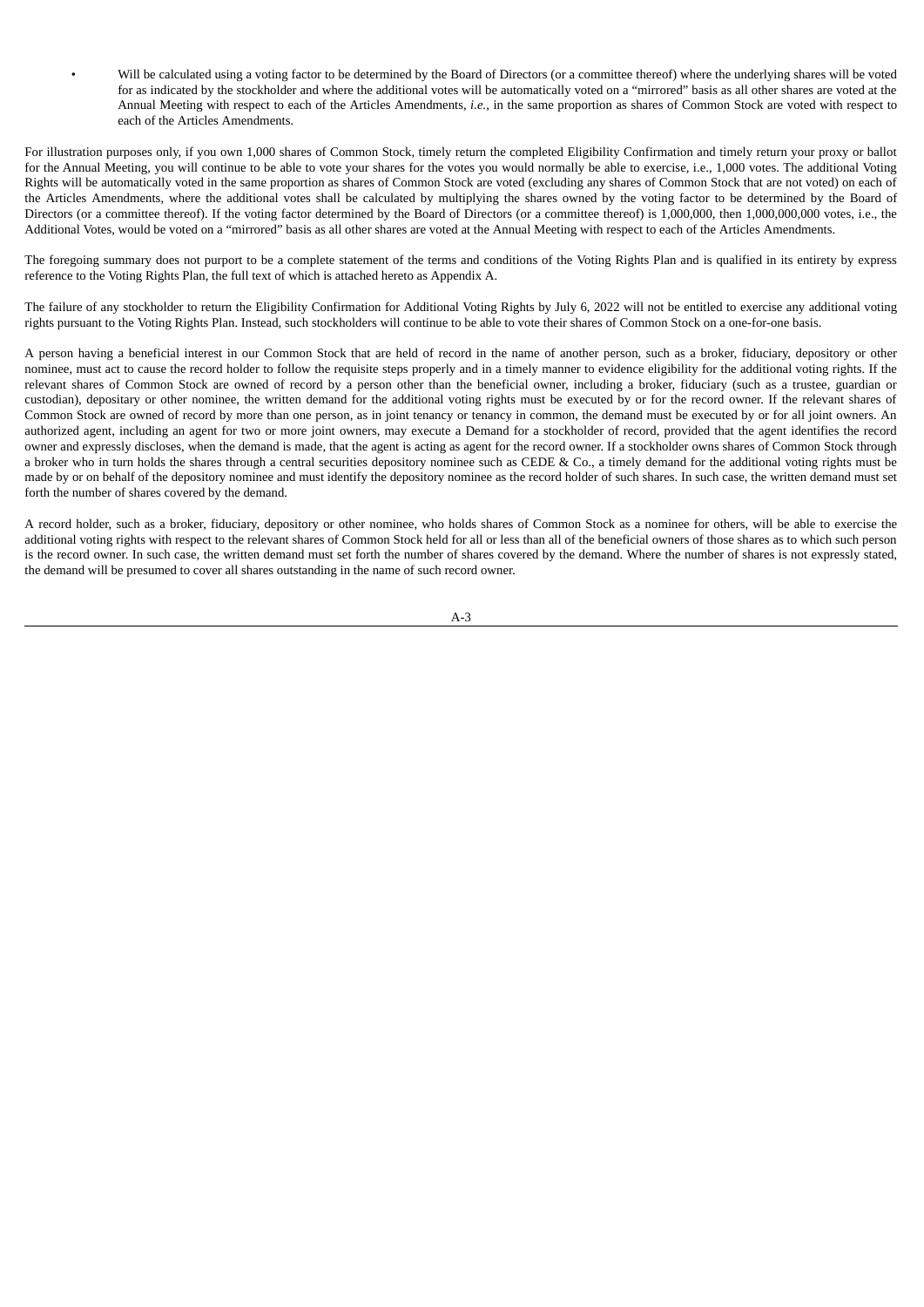#### STOCKHOLDERS ARE URGED TO READ APPENDIX A IN ITS ENTIRETY SINCE FAILURE TO COMPLY WITH THE PROCEDURES SET FORTH **THEREIN WILL RESULT IN THE LOSS OF ANY ADDITIONAL VOTING RIGHTS.**

In connection with the Annual Meeting, the corporation will file proxy materials with the U.S. Securities and Exchange Commission (the "SEC"), which will be distributed to stockholders in accordance applicable rules and regulations.

By order of the Board of Directors,

Richard Toselli, M.D. President, Chief Executive Officer and Director

A-4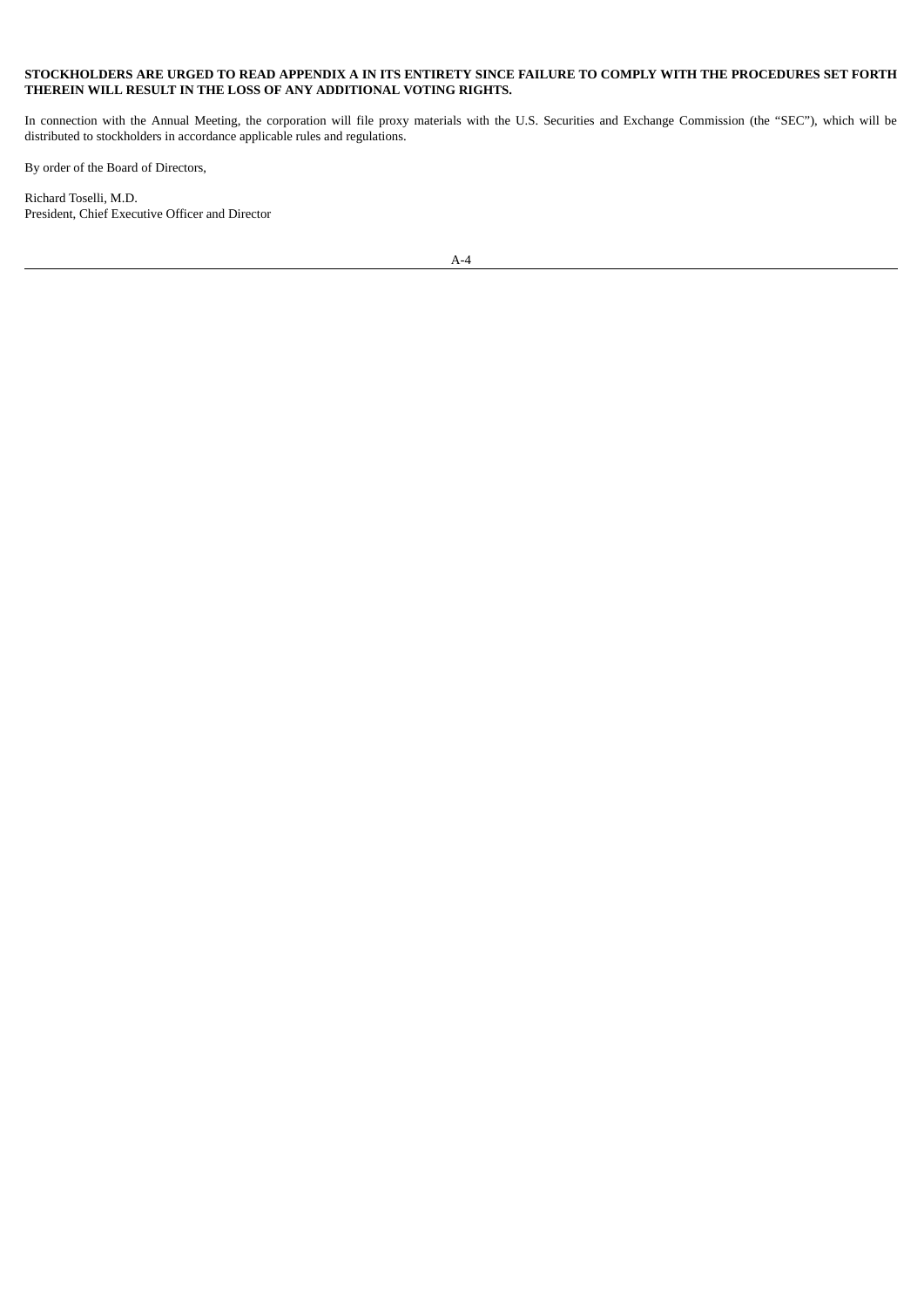

**One Kendall Square, Suite B14402 Cambridge, MA 02139**

May 26, 2022

#### **NOTICE OF VOTING RIGHTS**

<span id="page-18-0"></span>Dear InVivo Stockholder:

Notice is hereby given as to the adoption by the Board of Directors of InVivo Therapeutics Holdings Corp., a Nevada corporation, of the Voting Rights Plan attached hereto as Appendix A. The Voting Rights Plan is of limited scope of and purpose and is designed to facilitate the approval of two amendments to the corporation's Articles of Incorporation, one amendment to increase the number of authorized shares of our common stock and another amendment to authorize shares of "blankcheck" preferred stock (together, the "Articles Amendments").

The approval of the Articles Amendments is critical to the continued ability of the corporation to generate capital to support and continue the corporation's efforts as a research and clinical-stage biomaterials and biotechnology company. As such efforts are capital intensive, the Board of Directors has determined that the Articles Amendments are critical to the corporation's continued operations and has submitted the Articles Amendments to the stockholders at prior annual meetings of stockholders and will submit the Articles Amendments to the stockholders at the 2022 Annual Meeting of Stockholders. Due to the widely held nature of our common stock and the repeated inability of having such shares voted, the Board of Directors has adopted the Voting Rights Plan as necessary to protect the interests of the corporation and the stockholders.

The additional voting rights to be granted pursuant to the Voting Rights Plan:

- Are limited to those persons holding 50 shares of more of our common stock as of May 26, 2022, representing the date on which the Board adopted the Voting Rights Plan, i.e., the Eligibility Record Date;
- Will require the timely return by such persons of the completed and executed Eligibility Confirmation for additional Voting Rights attached hereto;
- Will require such persons to continuously own such shares from the Eligibility Record Date to the record date of our upcoming Annual Meeting of Stockholders;
- Are limited to voting on the Articles Amendments at our upcoming Annual Meeting of Stockholders;
- Will be exercised automatically upon timely return of the proxy or ballot for our upcoming 2022 Annual Meeting of Stockholders; and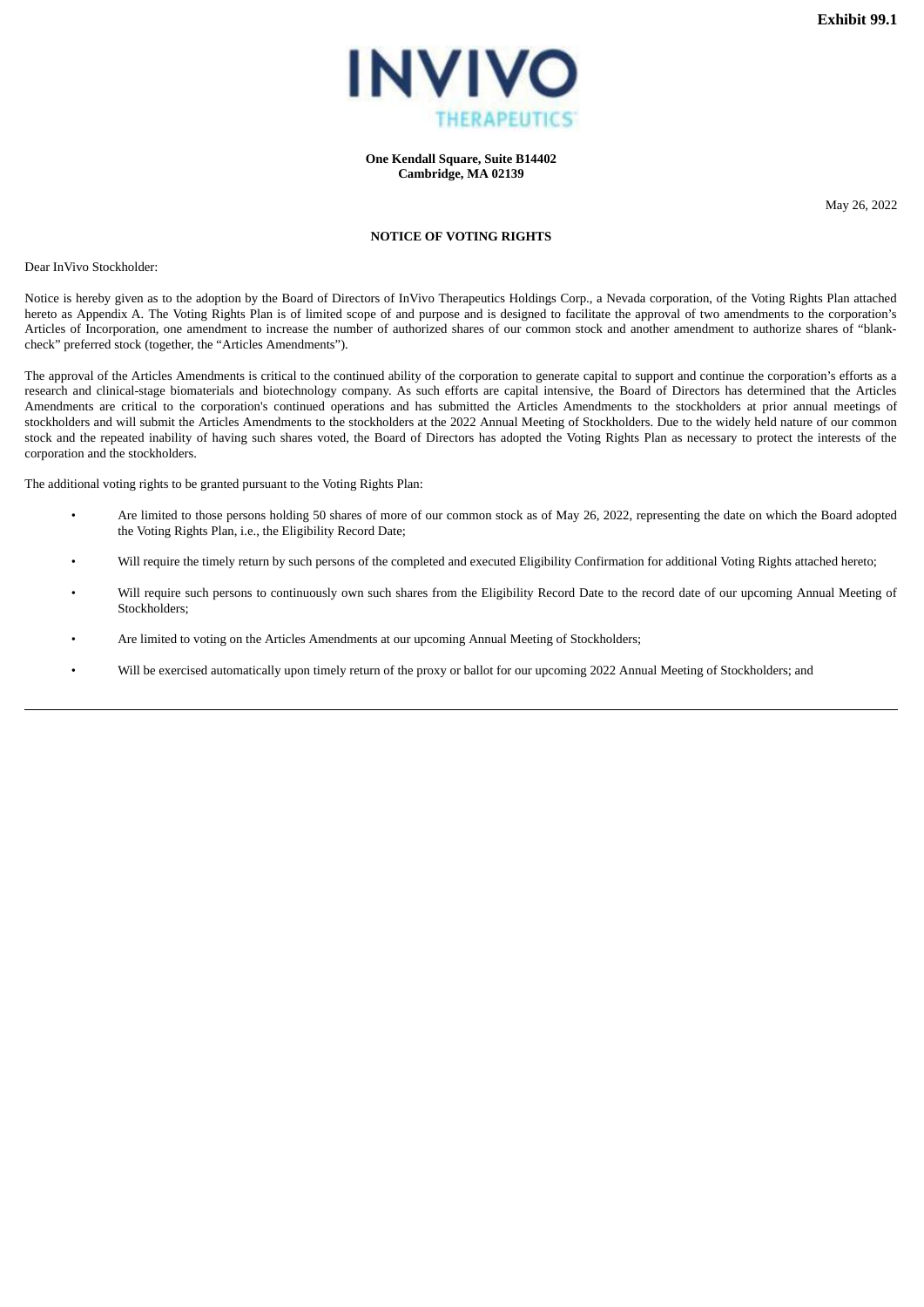• Will be calculated using a voting factor to be determined by the Board of Directors (or a committee thereof) where the underlying shares will be voted for as indicated by the stockholder and where the additional votes will be automatically voted on a "mirrored" basis as all other shares are voted at the Annual Meeting with respect to each of the Articles Amendments, *i.e.*, in the same proportion as shares of Common Stock are voted with respect to each of the Articles Amendments.

For illustration purposes only, if you own 1,000 shares of Common Stock, timely return the completed Eligibility Confirmation and timely return your proxy or ballot for the Annual Meeting, you will continue to be able to vote your shares for the votes you would normally be able to exercise, i.e., 1,000 votes. The additional Voting Rights will be automatically voted in the same proportion as shares of Common Stock are voted (excluding any shares of Common Stock that are not voted) on each of the Articles Amendments, where the additional votes shall be calculated by multiplying the shares owned by the voting factor to be determined by the Board of Directors (or a committee thereof). If the voting factor determined by the Board of Directors (or a committee thereof) is 1,000,000, then 1,000,000,000 votes, i.e., the Additional Votes, would be voted on a "mirrored" basis as all other shares are voted at the Annual Meeting with respect to each of the Articles Amendments.

The foregoing summary does not purport to be a complete statement of the terms and conditions of the Voting Rights Plan and is qualified in its entirety by express reference to the Voting Rights Plan, the full text of which is attached hereto as Appendix A.

The failure of any stockholder to return the Eligibility Confirmation for Additional Voting Rights by July 6, 2022 will not be entitled to exercise any additional voting rights pursuant to the Voting Rights Plan. Instead, such stockholders will continue to be able to vote their shares of Common Stock on a one-for-one basis.

A person having a beneficial interest in our Common Stock that are held of record in the name of another person, such as a broker, fiduciary, depository or other nominee, must act to cause the record holder to follow the requisite steps properly and in a timely manner to evidence eligibility for the additional voting rights. If the relevant shares of Common Stock are owned of record by a person other than the beneficial owner, including a broker, fiduciary (such as a trustee, guardian or custodian), depositary or other nominee, the written demand for the additional voting rights must be executed by or for the record owner. If the relevant shares of Common Stock are owned of record by more than one person, as in joint tenancy or tenancy in common, the demand must be executed by or for all joint owners. An authorized agent, including an agent for two or more joint owners, may execute a Demand for a stockholder of record, provided that the agent identifies the record owner and expressly discloses, when the demand is made, that the agent is acting as agent for the record owner. If a stockholder owns shares of Common Stock through a broker who in turn holds the shares through a central securities depository nominee such as CEDE & Co., a timely demand for the additional voting rights must be made by or on behalf of the depository nominee and must identify the depository nominee as the record holder of such shares. In such case, the written demand must set forth the number of shares covered by the demand.

A record holder, such as a broker, fiduciary, depository or other nominee, who holds shares of Common Stock as a nominee for others, will be able to exercise the additional voting rights with respect to the relevant shares of Common Stock held for all or less than all of the beneficial owners of those shares as to which such person is the record owner. In such case, the written demand must set forth the number of shares covered by the demand. Where the number of shares is not expressly stated, the demand will be presumed to cover all shares outstanding in the name of such record owner.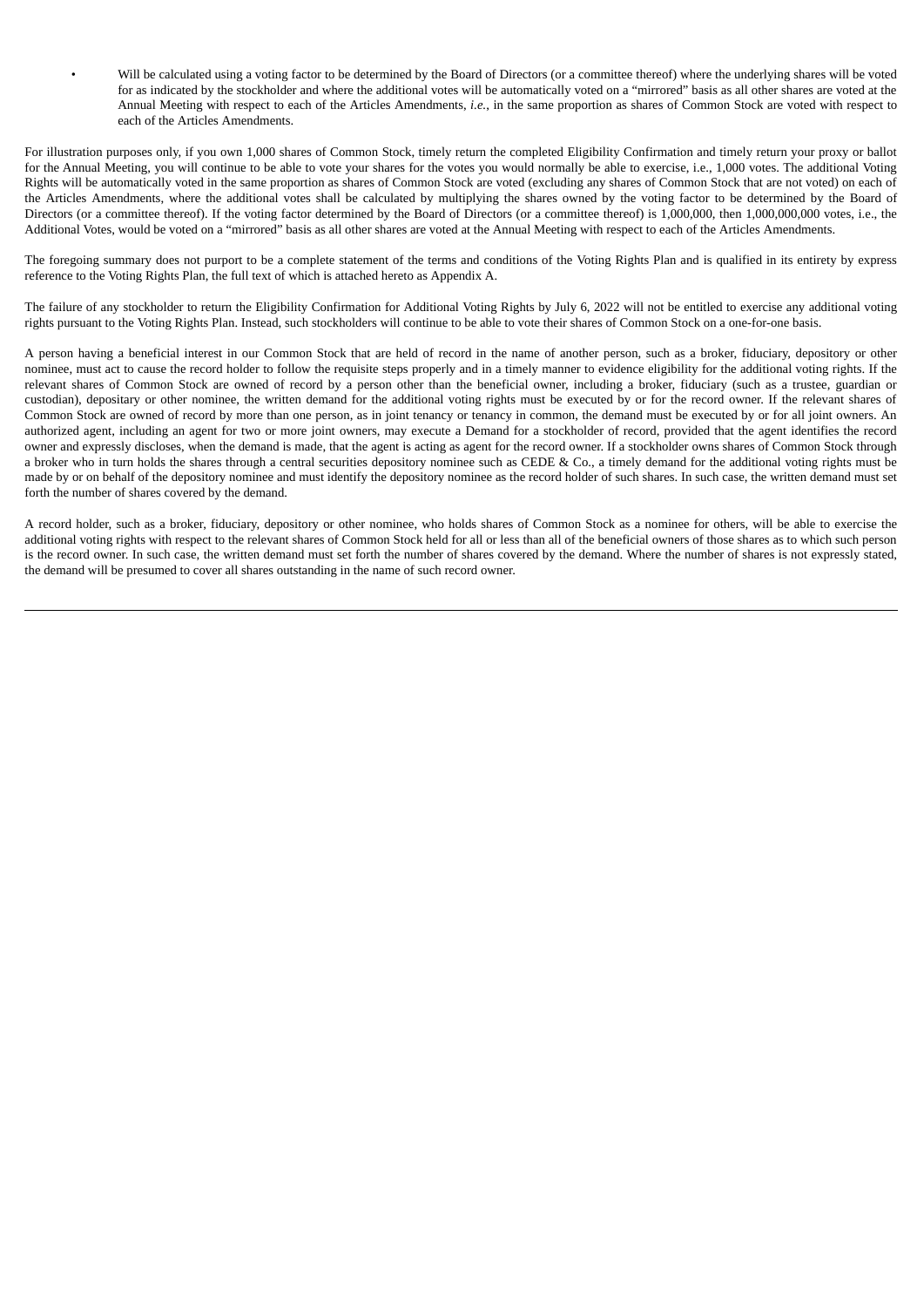#### STOCKHOLDERS ARE URGED TO READ APPENDIX A IN ITS ENTIRETY SINCE FAILURE TO COMPLY WITH THE PROCEDURES SET FORTH **THEREIN WILL RESULT IN THE LOSS OF ANY ADDITIONAL VOTING RIGHTS.**

In connection with the Annual Meeting, the corporation will file proxy materials with the U.S. Securities and Exchange Commission (the "SEC"), which will be distributed to stockholders in accordance applicable rules and regulations.

By order of the Board of Directors,

Richard M. Joule

Richard Toselli, M.D. President, Chief Executive Officer and Director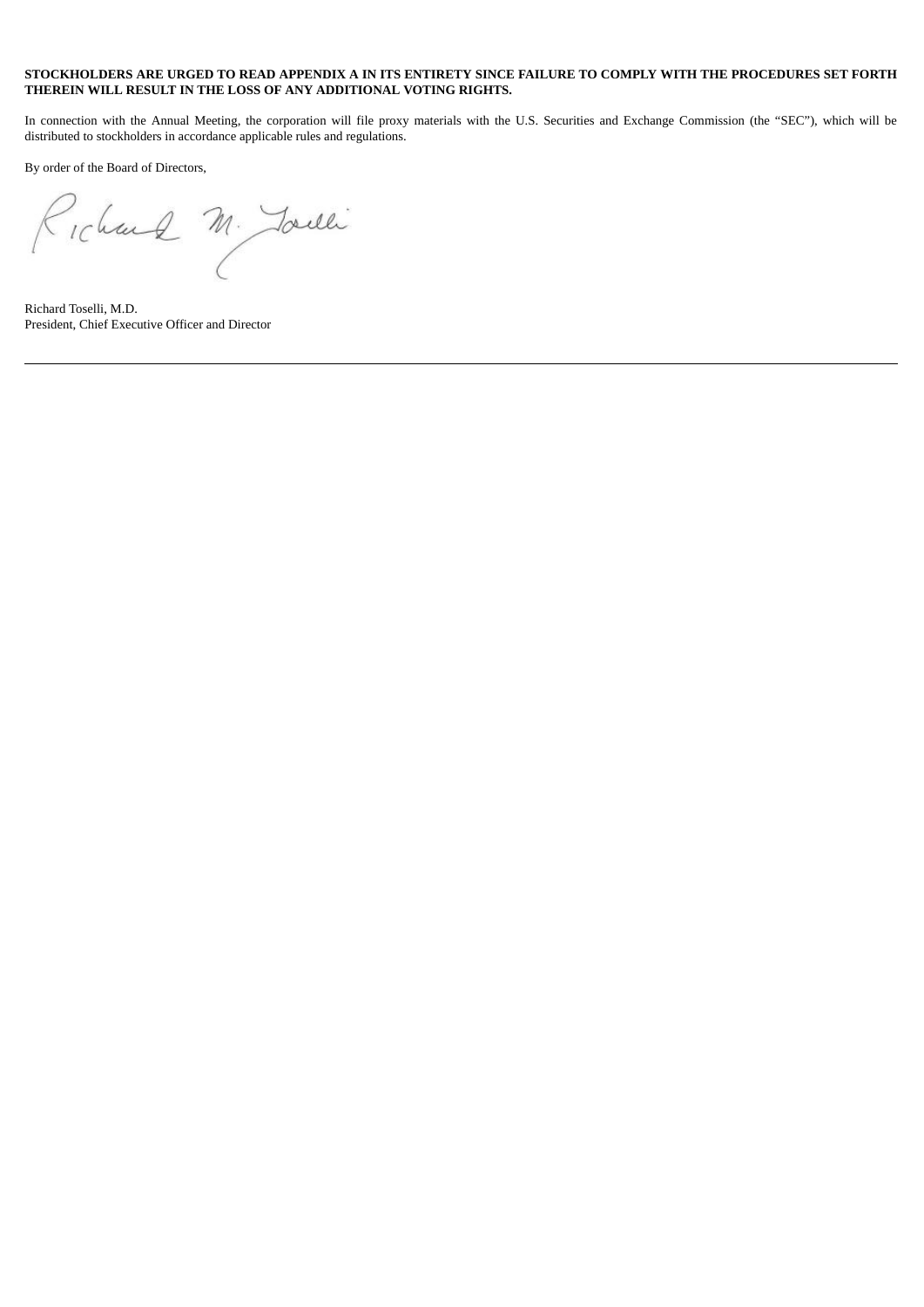# <span id="page-21-0"></span>**INVIVO THERAPEUTICS HOLDINGS CORP.**

# **VOTING RIGHTS PLAN-ELIGIBILITY CONFIRMATION FORM**

**This Eligibility Confirmation Form** is Solicited On Behalf Of The Board Of Directors

Please Be Sure To Mark, Sign, Date and Return Your Eligibility **Confirmation Form in the Envelope Provided.** 

A FOLD HERE . DO NOT SEPARATE . INSERT IN ENVELOPE PROVIDED A

#### **ELIGIBILITY CONFIRMATION FORM**

#### ELIGIBILITY CONFIRMATION FOR ADDITIONAL VOTING RIGHTS

The undersigned is the owner of a minimum of 50 shares of common stock, \$0.00001 par value ("Common Stock"), of InVivo Therapeutics Holdings Corp., a Nevada corporation ("InVivo"), and hereby confirms eligibility for the additional voting rights set forth in the Voting Rights Plan, as adopted by the InVivo Board of Directors on May 26, 2022 (capitalized terms used herein and not defined herein have the definitions given then in the Voting Rights Plan):

By initialing in the box to the right of this statement, the undersigned or the person on whose behalf the undersigned is confirming eligibility for the additional voting rights, hereby certifies that the undersigned is the owner of 50 or more shares of Common Stock, except that if the undersigned is a nominee holder this Eligibility Confirmation Form is accompanied by a certification by each beneficial stockholder that both the beneficial owner and the record holders of all shares of InVivo Common Stock owned beneficially by the beneficial owner have confirmed eligibility for the Additional Voting Rights as to all the shares beneficially owned by the beneficial owner (Any failure to so initial will be interpreted as a failure to provide this certification and basis for denial of any Additional Voting Rights).

By initialing in the box to the right of this statement, the undersigned, or the person on whose behalf the undersigned is confirming eligibility

for the additional voting rights, hereby certifies that the undersigned acquired ownership of the foregoing shares before May 26, 2022 (the date on which the InVivo Board of Directors adopted the Voting Rights Plan) (Any failure to so initial will be interpreted as a failure to provide this certification and basis for denial of any Additional Voting Rights).

By initialing in the box to the right of this statement, the undersigned, or the person on whose behalf the undersigned is confirming eligibility for the additional voting rights, hereby acknowledges that the additional

voting rights are non-transferable and that any transfer of the underlying shares of Common Stock at any time from May 26, 2022 to the record date of the InVivo Annual Meeting to be held on or around August 24, 2022 shall result in the automatic termination of such additional voting rights. (Any failure to so initial will be interpreted as a failure to provide this certification and basis for denial of any Additional Voting Rights).

By initialing in the box to the right of this statement, the undersigned. or the person on whose behalf the undersigned is confirming eligibility for the Additional Voting Rights, hereby acknowledges the terms and conditions of the Voting Rights Plan and hereby agrees to be bound by the

same. (Any failure to so initial will be interpreted as a failure to provide this certification and basis for denial of any additional voting rights).

**CONTROL NUMBER** 

guardian, or corporate officer, please give title as such.





2022.